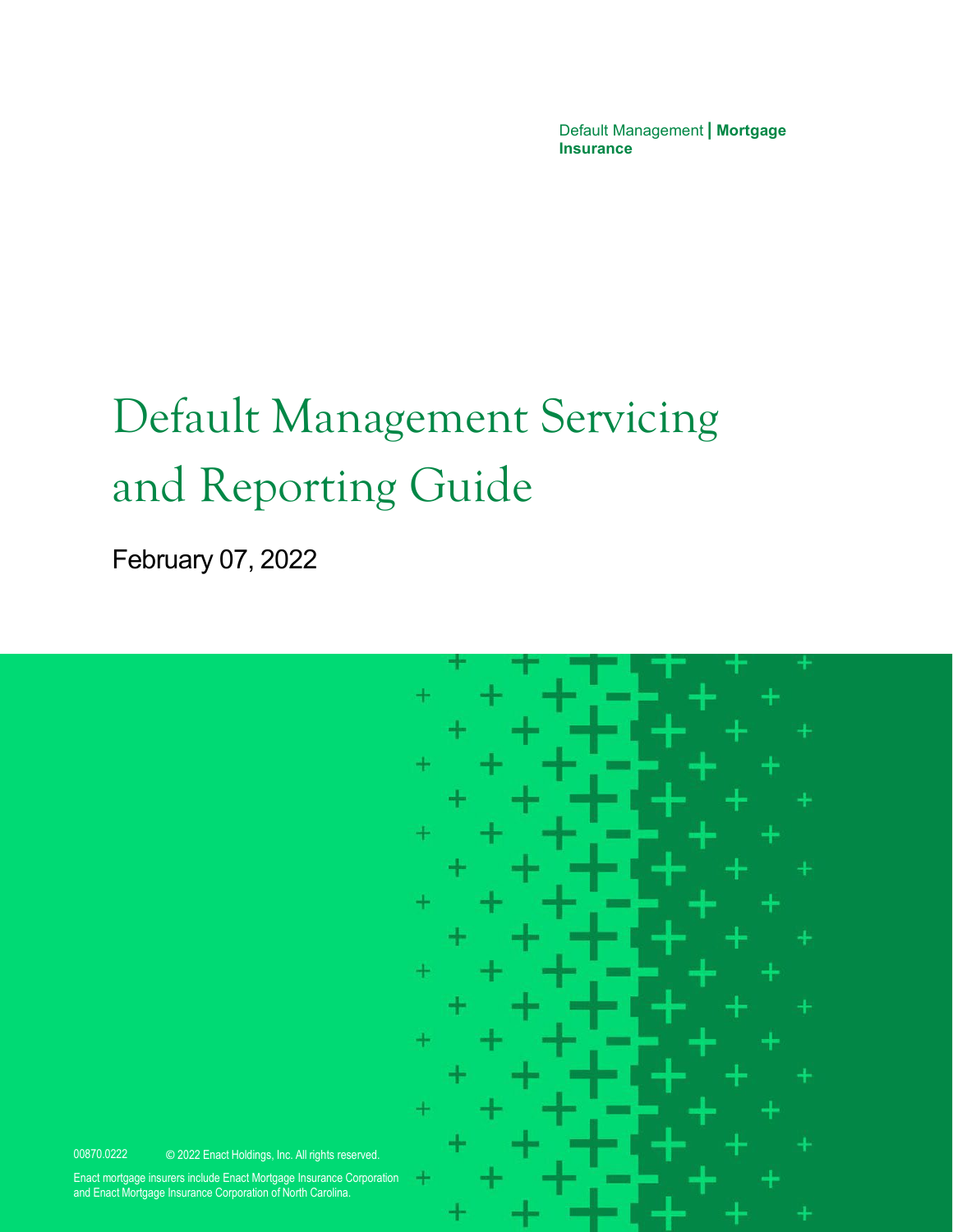

# **ENACT MORTGAGE INSURANCE CORPORATION DEFAULT MANAGEMENT SERVICING AND REPORTING GUIDE FEBRUARY 7, 2022**

This *Default Management Servicing and Reporting Guide* (the "Guide") replaces all previous Default Management Servicing and Reporting Guides for servicing activities occurring on or after the effective date of this Guide. Enact's Peak Portfolio Policy (Policy Form MP 1920) has its own Default Management Servicing and Reporting Guide.

*Page 1 of 21*

Questions? Contact the Enact ActionCenter® at 800-444-5664 or [Action.Center@EnactMI.com.](mailto:Action.Center@EnactMI.com)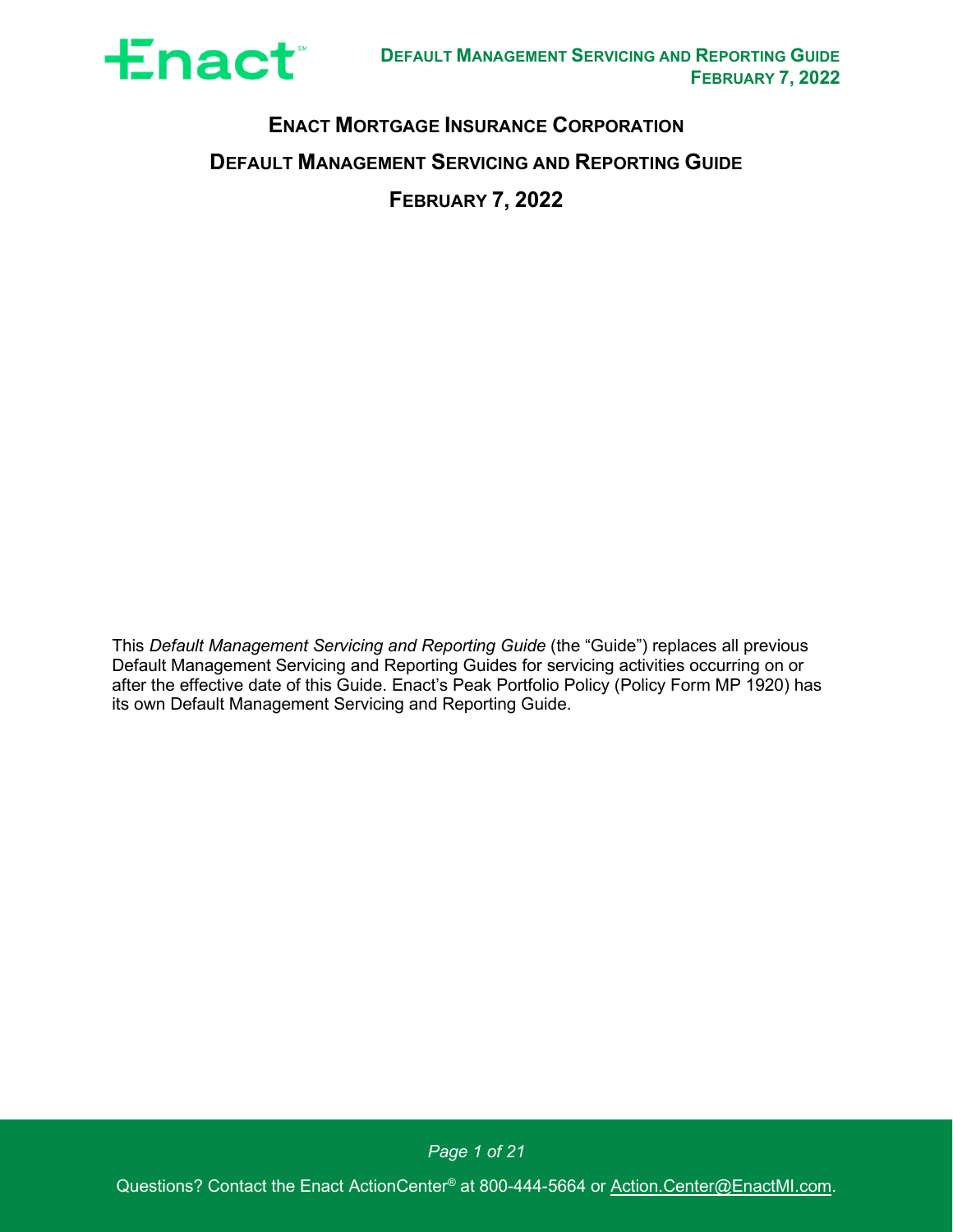

# **Table of Contents**

| 1)  |  |
|-----|--|
| 2)  |  |
|     |  |
|     |  |
|     |  |
| 3)  |  |
|     |  |
|     |  |
|     |  |
| 4)  |  |
|     |  |
|     |  |
| 5)  |  |
| 6)  |  |
| 7)  |  |
|     |  |
|     |  |
|     |  |
|     |  |
| 8)  |  |
|     |  |
|     |  |
|     |  |
|     |  |
|     |  |
|     |  |
|     |  |
|     |  |
|     |  |
| 9)  |  |
| 10) |  |
|     |  |
|     |  |
|     |  |
|     |  |

# Page 2 of 21

Questions? Contact the Enact ActionCenter® at 800-444-5664 or Action.Center@EnactMI.com.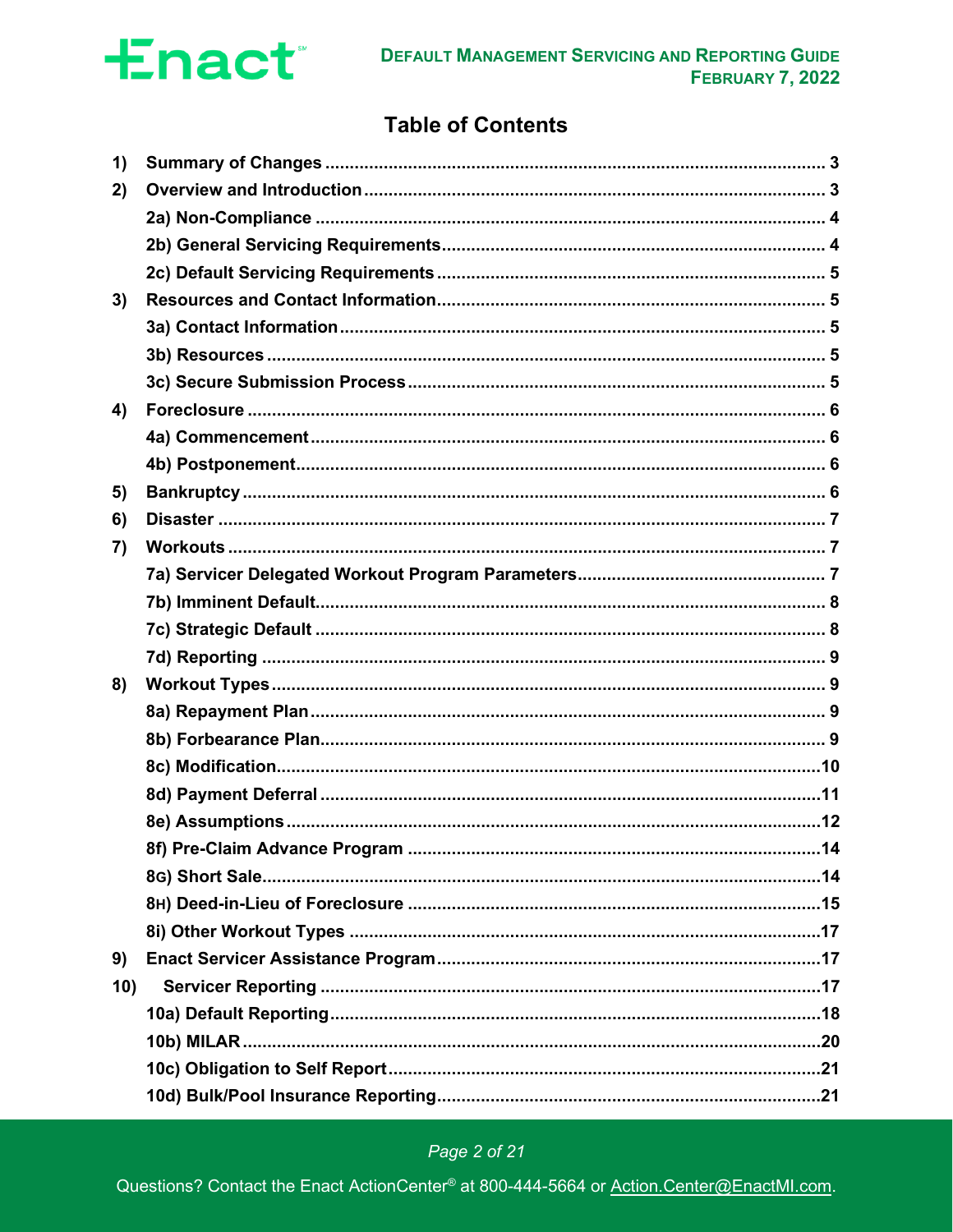

# <span id="page-3-0"></span>**1) SUMMARY OF CHANGES**

| <b>Topic</b>              | Section(s) | <b>New Guidelines</b>                                        |
|---------------------------|------------|--------------------------------------------------------------|
| <b>Disaster</b>           |            | Incorporated Enact's Disaster Policy                         |
| <b>Payment Deferral</b>   | 8d         | Incorporated guidelines for payment<br>deferral workout type |
| <b>Servicer Reporting</b> | 10         | Updated verbiage to provide clarity                          |

# <span id="page-3-1"></span>**2) OVERVIEW AND INTRODUCTION**

To support our customers and provide additional information on our new Master Policy MP 1980, Enact has established a Master Policy Resource Center on our website at <https://enactmi.com/masterpolicy-info> that contains implementation resources, including a high-level change summary and FAQ documents.

The Master Policy applicable to your loan ("the Policy") sets forth the terms and conditions that govern mortgage insurance issued by Enact. Please refer to the applicable Policy for complete details. This Guide is intended to provide clarification, illustrative examples, and supplemental information on the requirements of the Policy. In the event the requirements of the Policy or this Guide are not followed it may, in certain circumstances, result in cancellation of coverage, rescission, reduction in the Insurance Benefit, or Claim denial. If there is a conflict between this Guide and the Policy, the terms and conditions of the applicable Policy will control. For ease of reference, capitalized terms used and not defined in this Guide have the meanings set forth in Policy MP 1980.

Enact is committed to paying all legitimate Claims under the terms of the Policy. Effective Default servicing and loss mitigation is required of Servicers under the Policy. Effective servicing may avoid foreclosure, reducing losses to all interested parties and allow Borrowers to retain their home. Servicers must actively cooperate with and assist Enact in preventing and mitigating losses.

The goal of Enact is to provide mortgage insurance ("MI") coverage and exceptional customer service. We have provided the information in this Guide to help you better understand the process for:

- Mitigating Loss
- Default Servicing Requirements
- Appropriate Proceedings
- Servicer Workout Delegation
- Workouts
- Reporting Requirements

We are pleased to provide additional assistance should you have any questions or comments regarding this Guide or the Policy. Please contact the ActionCenter® at 800-444-5664 or via email at [Action.Center@EnactMI.com.](mailto:Action.Center@EnactMI.com) The ActionCenter is staffed to provide assistance and answer questions from 8 A.M. to 8 P.M. Eastern Time to provide you with any support you may need.

#### *Page 3 of 21*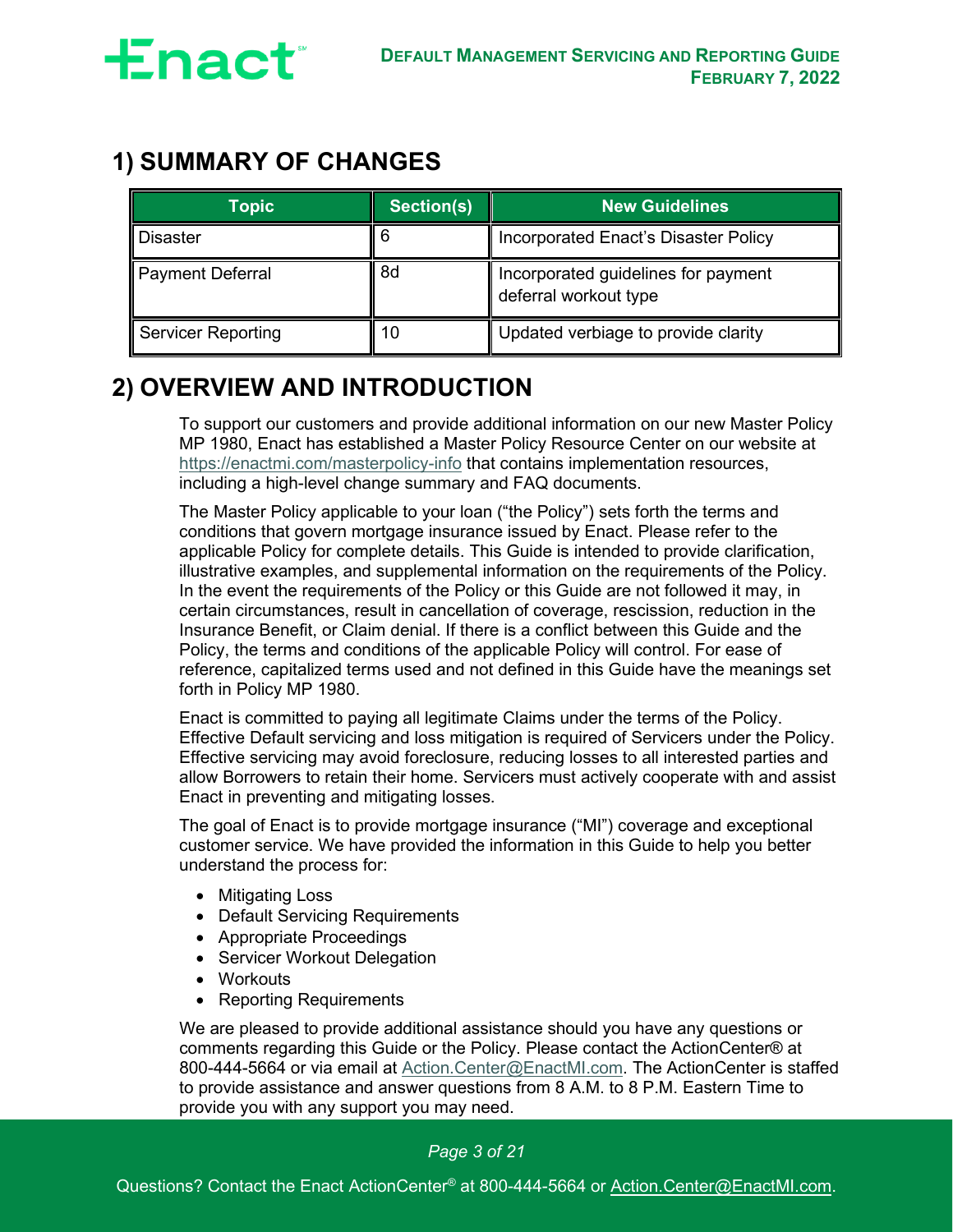

#### **MITIGATING LOSSES**

Servicers must prevent and mitigate loss in a reasonable and prudent manner consistent with generally accepted standards of servicing in the first-lien residential mortgage industry. This includes efforts to obtain a cure of the Default, inspection and appraisal of the Property, offering a Borrower who has the willingness and ability to cure the Default a Workout, and diligently pursuing and completing Appropriate Proceedings. Servicers must consider all available Workout opportunities and minimize foreclosure and bankruptcy timelines and associated claimable expenses.

#### **SERVICER REQUIREMENTS**

Enact's loss mitigation requirements align with the Consumer Financial Protection Bureau's Mortgage Servicing Rule ("CFPB Rule") and GSE Default servicing requirements ("GSE Guidelines"). Servicers must adhere to the CFPB Rule and GSE Guidelines for Default servicing and Workout activities. Servicers who follow the requirements of the CFPB Rule and GSE Guidelines will also be in compliance with Enact servicing requirements and this Guide. In cases where the CFPB Rule and GSE requirements are not identical, Servicers should adhere to the more stringent requirement, consistent with CFPB guidance.

If you have a separate agreement with Enact with regards to default servicing, please refer to your agreement for requirements.

### <span id="page-4-0"></span>**2A) NON-COMPLIANCE**

All servicing and loss mitigation activities and efforts must be fully documented in the Servicing File and will be required in the event of future Claim submission.

Failure to maintain and provide the complete Servicing File, or failure to comply with the CFPB Rule, GSE Guidelines, the Policy or this Guide (collectively, "Enact Guidelines") may cause a delay in processing a Claim and may also result in cancellation of coverage, a denial of a Claim, or a reduction of the Insurance Benefit.

### <span id="page-4-1"></span>**2B) GENERAL SERVICING REQUIREMENTS**

Enact requires Servicers to have adequate management and staff who are properly trained to carry out their assigned Default servicing and loss mitigation duties. Servicers must maintain adequate servicing systems that are capable of maximizing Servicer performance and have the ability to provide adequate reporting on status and results of Default servicing and loss mitigation activities.

Servicers must also maintain policies and procedures reasonably designed to ensure the Servicer can achieve the following objectives: (1) contact and provide timely and accurate information to Borrowers, (2) properly evaluate loss mitigation options, (3) facilitate oversight and compliance of service providers, (4) facilitate transfer of information during servicing transfers, and (5) inform Borrowers of error resolution and information request procedures.

Enact reserves the right to audit and review the Servicer's staffing, training and hiring plans, systems-readiness, and all internal servicing related policies and procedures. Further, Enact reserves the right to audit individual loans to determine prioritization and compliance to all applicable servicing requirements for each loan.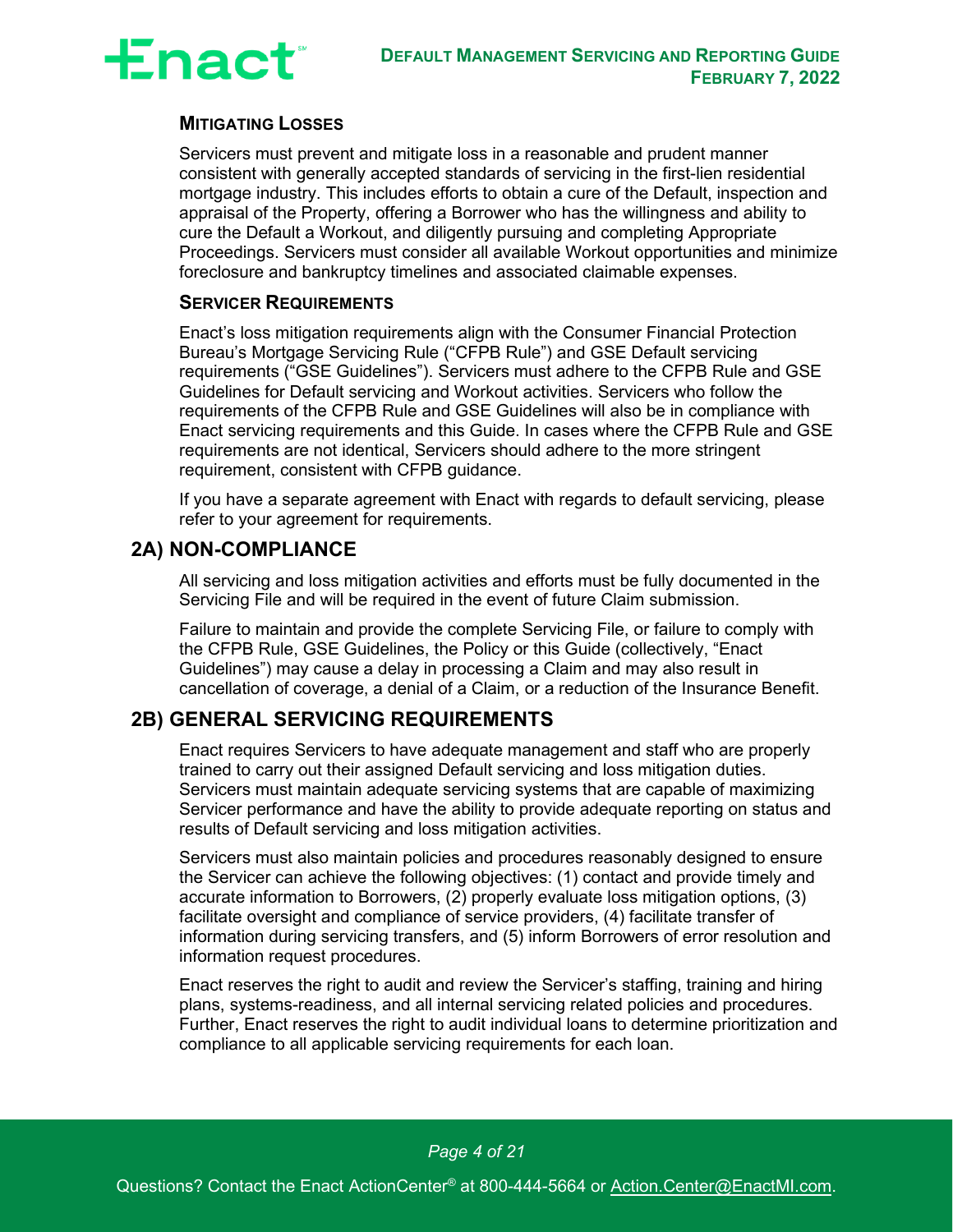

# <span id="page-5-0"></span>**2C) DEFAULT SERVICING REQUIREMENTS**

#### **EARLY AND ONGOING DELINQUENCY CONTACT (INCLUDING COLLECTION, WORKOUT, AND LOSS MITIGATION)**

Servicers must comply with the early intervention, continuity of contact, and loss mitigation requirements set forth in the CFPB Rule and GSE Guidelines.

The primary objective is to make contact with the Borrower, assess the Borrower's situation, and collect any past due payment(s), if possible, to the extent permitted by applicable law. If collection or reinstatement is not possible, the Borrower must be considered for all available Workout options.

In accordance with Enact Guidelines, loss mitigation efforts are required beyond basic collection and foreclosure efforts, and we audit Claims to determine if reasonable loss mitigation efforts have been applied. This includes making good faith efforts to cure the Default, including prompt and ongoing Borrower contact, offering Borrowers who have the willingness and ability to cure the Default a Workout and, if such attempts are unsuccessful, to effectuate the early disposition of the Property.

Enact audits Claims for consistent effort and compliance to this Guide and the Policy throughout the delinquency period. The documentation in the Servicing File should contain evidence of good faith efforts to establish live contact with delinquent Borrowers, written notices to delinquent Borrowers of available loss mitigation options, and notes detailing conversations with the Borrower regarding Workout options (including repayment plans, modifications, forbearance, short sale, and deed-in-lieu of foreclosure).

# <span id="page-5-1"></span>**3) RESOURCES AND CONTACT INFORMATION**

# <span id="page-5-2"></span>**3A) CONTACT INFORMATION**

- Enact ActionCenter [Action.Center@EnactMI.com](mailto:Action.Center@EnactMI.com) or 800-444-5664
- Homeowner Assistance Department [HOA@EnactMI.com](mailto:HOA@EnactMI.com) or 800-455-0871
- Workout Delegation [HOA@EnactMI.com](mailto:HOA@EnactMI.com) or 800-455-0871

### <span id="page-5-3"></span>**3B) RESOURCES**

- Workout Reporting Template <https://miservicing.genworth.com/HOA/HowToSubmitWorkouts/Default.aspx?p=1>
- Enact's State Foreclosure Timeline Log on to [MIservicing.genworth.com](https://miservicing.genworth.com/) and select "Publications"

# <span id="page-5-4"></span>**3C) SECURE SUBMISSION PROCESS**

When you transmit consumer data, it is essential to keep the information secure. Our Secure Submission process lets you transmit data to us through our website quickly and securely. Through use of this tool on our MI Servicing Website, your document will be encrypted during the upload process and during transmission to Enact. Contact the ActionCenter for assistance at 800-444-5664.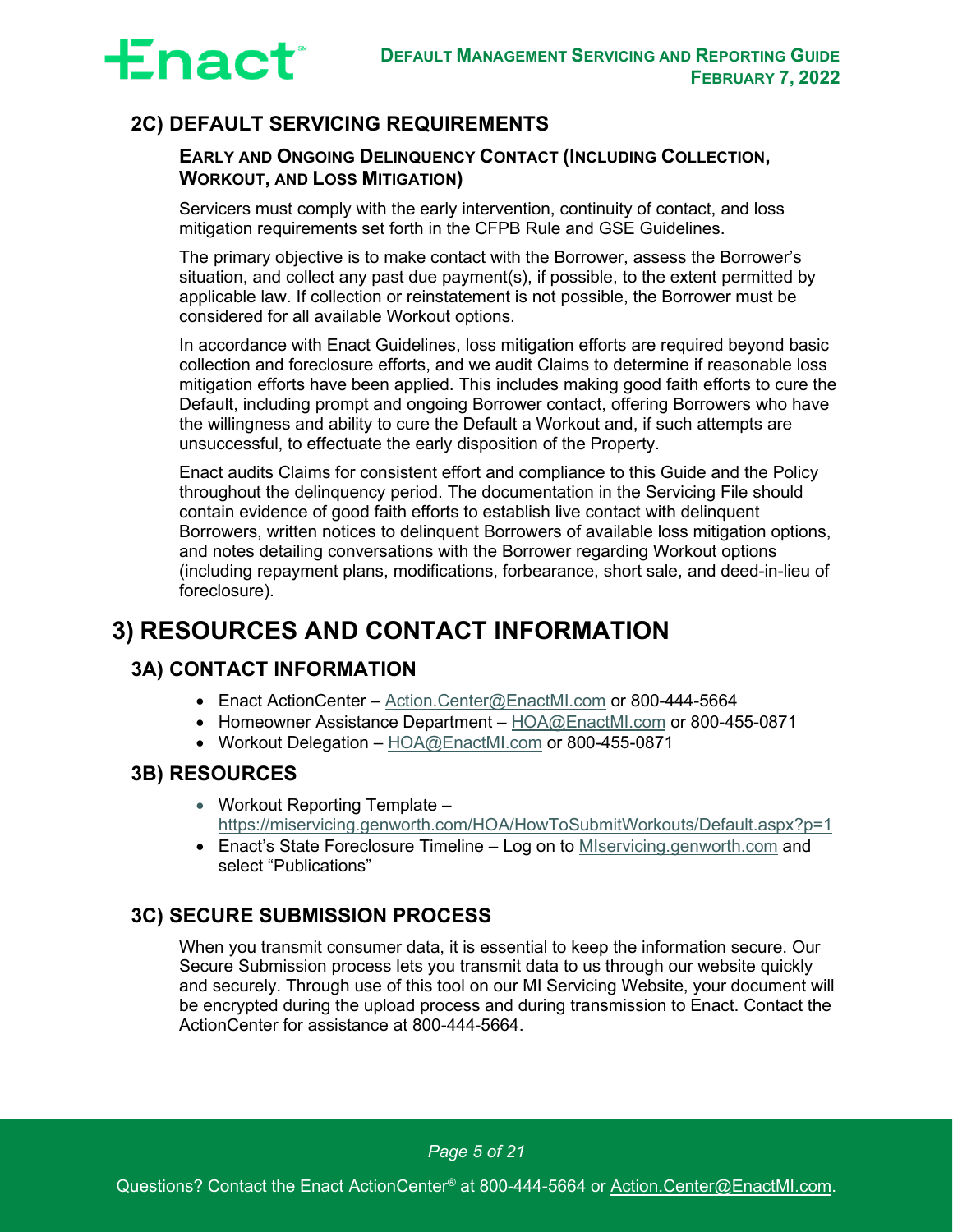

# <span id="page-6-0"></span>**4) FORECLOSURE**

# <span id="page-6-1"></span>**4A) COMMENCEMENT**

If the Servicer is unable to resolve a default through reasonable attempts to contact the Borrower and offer a Workout consistent with Enact Guidelines, Enact requires the Servicer to initiate foreclosure by the later of the following:

- 30 days after the date the loan remains in Default for six (6) consecutive months, or
- 60 days after the earliest date allowed by applicable law.

If the Property has been abandoned, the Borrower refuses to cooperate, or if no Workout is possible, the Servicer must document the Servicing File accordingly and is instructed to expedite the foreclosure process to the extent permitted under applicable law. No further written instruction is required from Enact.

Once foreclosure is commenced, the Servicer must diligently pursue completion of the foreclosure in accordance with applicable law.

See the [Claim and Foreclosure Bidding Servicing Guide](https://miservicing.genworth.com/pdfu/Claims%20Servicing%20Guide_02.2022.pdf) for foreclosure bidding instructions.

# <span id="page-6-2"></span>**4B) POSTPONEMENT**

- Foreclosure Initiation Postponement: If a Workout is in process, initiation of foreclosure may be delayed up to 30 days from receipt of the Workout package.
- Foreclosure Sale Postponement: Servicer is delegated to postpone a foreclosure sale within 30 calendar days of the foreclosure sale to pursue reasonable loss mitigation or Workout opportunities.

# <span id="page-6-3"></span>**5) BANKRUPTCY**

Enact requires Servicers to (1) follow Enact Guidelines and (2) minimize the time a loan is affected by bankruptcy by expeditiously preparing required documentation.

While discharge of a non-reaffirmed debt in a bankruptcy does prohibit any further attempts to collect the debt, it does not prohibit the creditor from enforcing its lien rights against the Property by pursuing liquidation options such as a short sale or deed-in-lieu of foreclosure with the Borrower or the Borrower's attorney.

Servicers must pursue and document loss mitigation activity in the Servicing File within 60 calendar days after obtaining a lift-of-stay, discharge or dismissal from bankruptcy as permitted by applicable law. Also, once an automatic stay is lifted, the case is dismissed, or the Borrower has received a discharge along with a trustee abandonment of the Property, the Servicer must immediately send any required breach letter to the Borrower (if it was not previously sent) and refer the loan to an attorney to initiate (or resume) Appropriate Proceedings. If the Borrower intends to retain possession of the Property, the bankruptcy attorney must work with the court, the Borrower's counsel, and the Servicer to pursue Workout alternatives and document such efforts.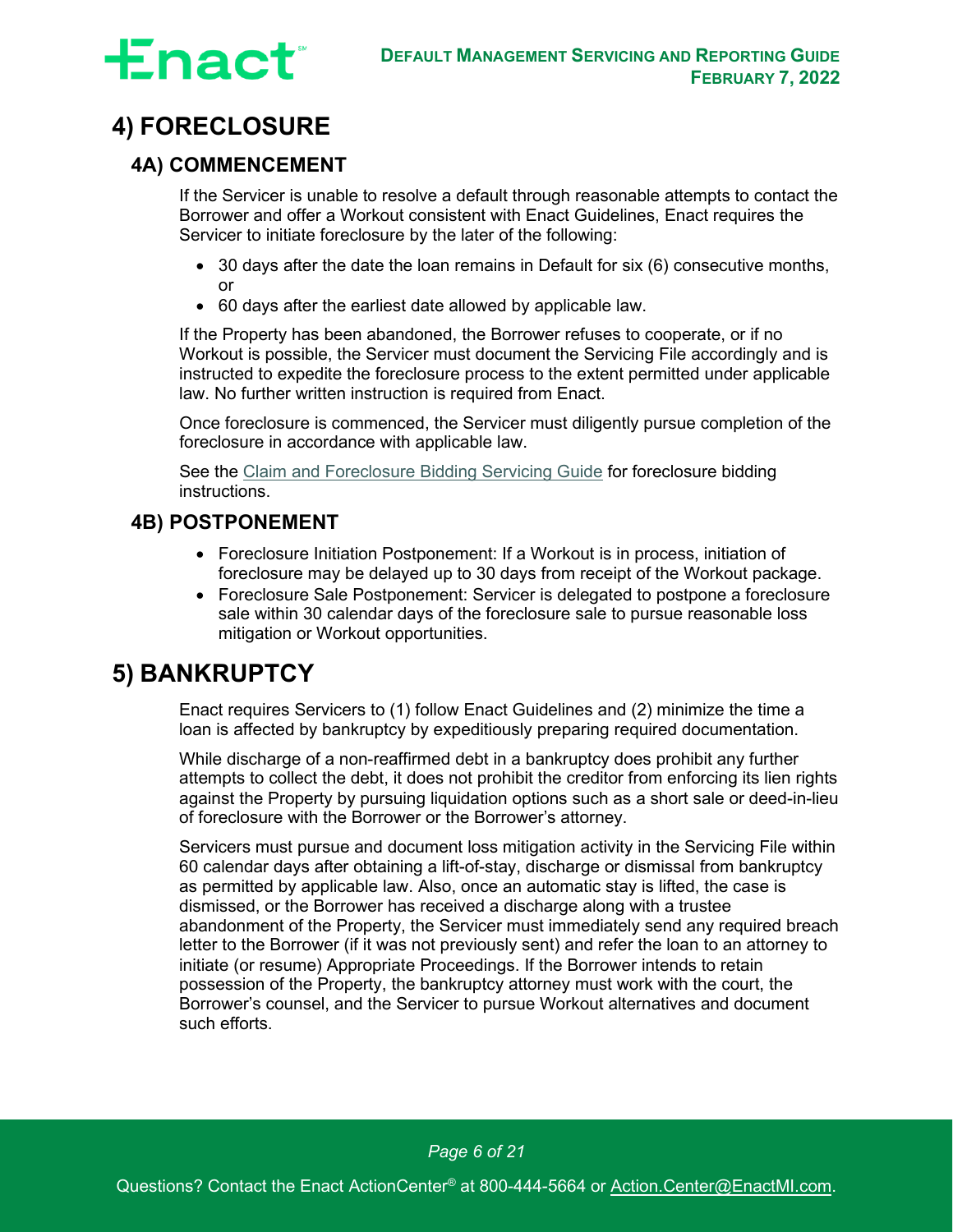

# <span id="page-7-0"></span>**6) DISASTER**

For all Enact insured loans, servicers are required to remain in compliance with the applicable GSE disaster policy. For non-GSE loans, servicers must remain in compliance with a GSE disaster policy. Servicers who adhere to the GSE disaster policy will be in compliance with Enact's servicing requirements.

# <span id="page-7-1"></span>**7) WORKOUTS**

All Workouts must be approved by Enact, and Enact's approval must precede any notification of approval to the Borrower.

There are two (2) approval options:

- Participation in Enact's Servicer delegated Workout program, or
- Submitting the request to Enact for individual case-by-case review.

Loans that do not fit the parameters of the Enact Workout delegation must be submitted to Enact for case-by-case review.

#### **WORKOUT ORDER**

Unless otherwise permitted under the CFPB Rule and GSE Guidelines, Enact requires that Borrowers be considered for Workouts in the following order:

- First: Retention Workouts (repayment plan, payment deferrals, modifications, etc.)
- Second: Liquidation Workouts (short sale, deed-in-lieu of foreclosure, etc.) The Servicer should consider a liquidation Workout only if a retention Workout fails or a retention Workout is considered, but the Borrower does not qualify for or refuses to cooperate in any retention Workout. Liquidation Workout documentation in the Servicing File should include discussions with the Borrower regarding the listing of their Property, short sale, and deed-in-lieu of foreclosure options.

These requirements do not restrict the Servicer or GSE Beneficiary from electing to foreclose on a Property, but note that the Insurance Benefit may be reduced if such foreclosure results in non-compliance with the servicing requirements of the Policy.

For further information, please refer to the Workout Delegation and the Submission Options sections for each workout type in this Guide.

### <span id="page-7-2"></span>**7A) SERVICER DELEGATED WORKOUT PROGRAM PARAMETERS**

Under the Servicer Delegated Workout Program, Enact authorizes Servicers to decision most retention and liquidation Workouts for loans that are serviced by them and insured by Enact.

#### **REQUIREMENTS**

This delegation is subject to the following requirements:

- Standard Workout packages and documentation are required for all borrowers liable for the mortgage.
- Borrower must be experiencing a legitimate hardship. (See the [Acceptable](#page-8-2)  [Hardships](#page-8-2) section below)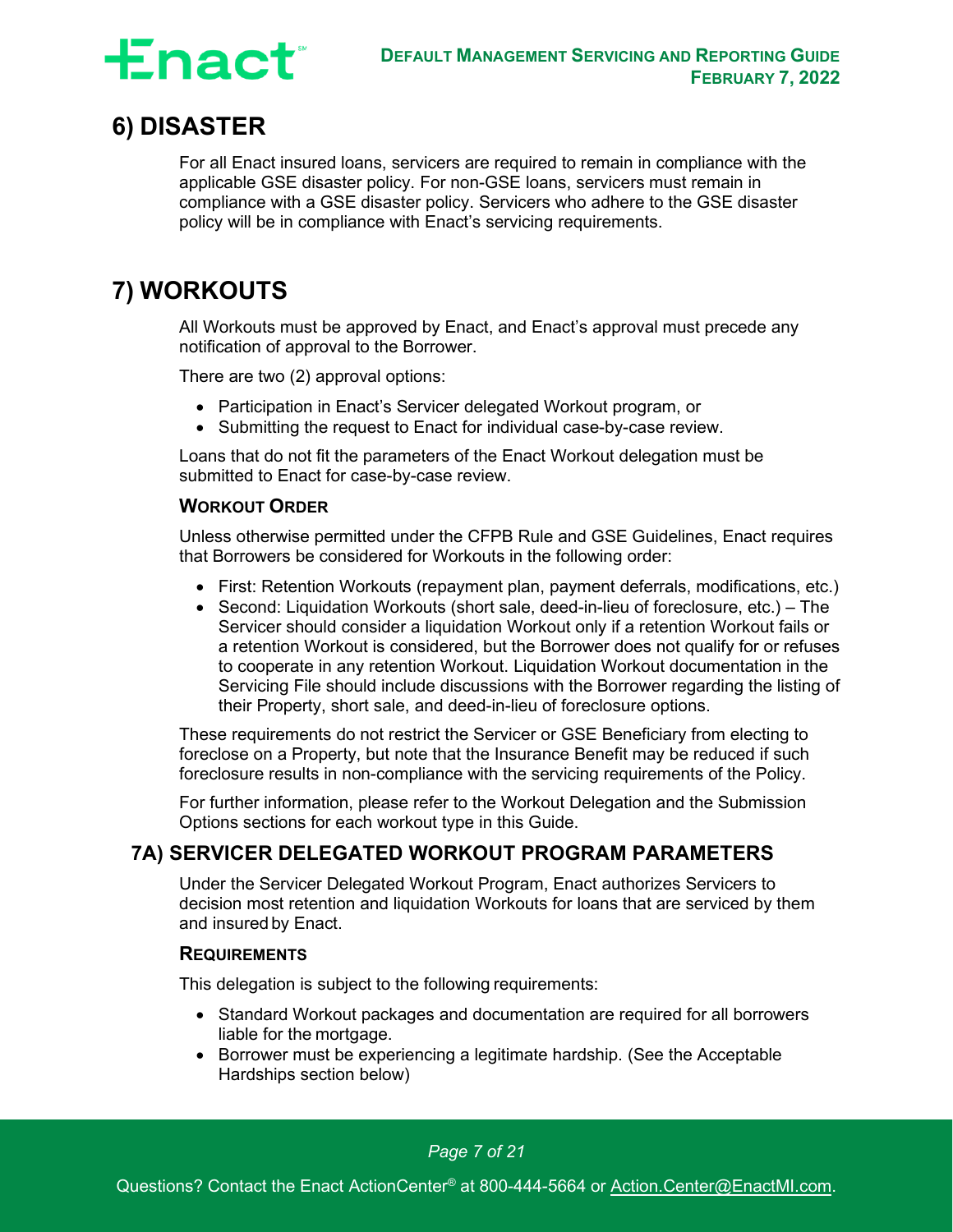

- Servicers are required to report to Enact all Workouts decisioned as *approved, failed* or *closed* as specified in [Section 10B\) MILAR Reporting.](#page-20-0)
- Servicers must meet investor guidelines for all Workout approvals.
- All other quidelines as outlined in Enact's Master Policy, Lender Servicing and Delinquency Reporting Guide, and the applicable Default Management Servicing Guide must be followed.
- Periodic reviews will be conducted to determine Workout program compliance. (See the [Program Compliance Review](#page-8-3) section below)

#### <span id="page-8-2"></span>**ACCEPTABLE HARDSHIPS**

Acceptable "hardships" include, but are not limited to, the following

- Death of a borrower or primary wage-earner
- Disability or illness
- Disaster
- Divorce
- Excessive credit obligations
- Forced relocation
- Reduced income
- Unemployment

#### <span id="page-8-3"></span>**PROGRAM COMPLIANCE REVIEW**

Enact reserves the right to review the Servicer's performance periodically and to request Workout documentation for evaluating the Servicer's adherence to Enact's delegated guidelines. This Delegated Workout Program Review will assess delegated program compliance and determine any servicer training needs. This delegation is conditioned upon the guidelines outlined in this document. Enact reserves the right to alter or discontinue this delegation at any time.

#### **DELEGATION FOR OTHER SERVICER PROGRAM**

Enact will review servicer Workout programs with terms exceeding our delegated parameters to determine acceptability and/or delegated eligibility. Submit the written program guidelines to Enact for consideration via email to [HOA@EnactMI.com.](mailto:HOA@EnactMI.com)

#### <span id="page-8-0"></span>**7B) IMMINENT DEFAULT**

Unless otherwise permitted under GSE Guidelines, if a Borrower has communicated a valid hardship to the Servicer but is not currently in Default, Enact requires Servicers to pursue all available Workout opportunities.

### <span id="page-8-1"></span>**7C) STRATEGIC DEFAULT**

Servicers must ensure that reasonable diligence is applied to identify "strategic Default" by Borrowers who have the means to continue making payments. If a Borrower has the means to continue payments, but no longer desires the Property or to continue making mortgage payments, Servicers should counsel the Borrower on the importance of continuing payments and the consequences of foreclosure. If the Borrower still does not wish to continue making payments, Servicer must consider a liquidation Workout to mitigate losses, with appropriate Borrower contribution based on the Borrower's financial situation.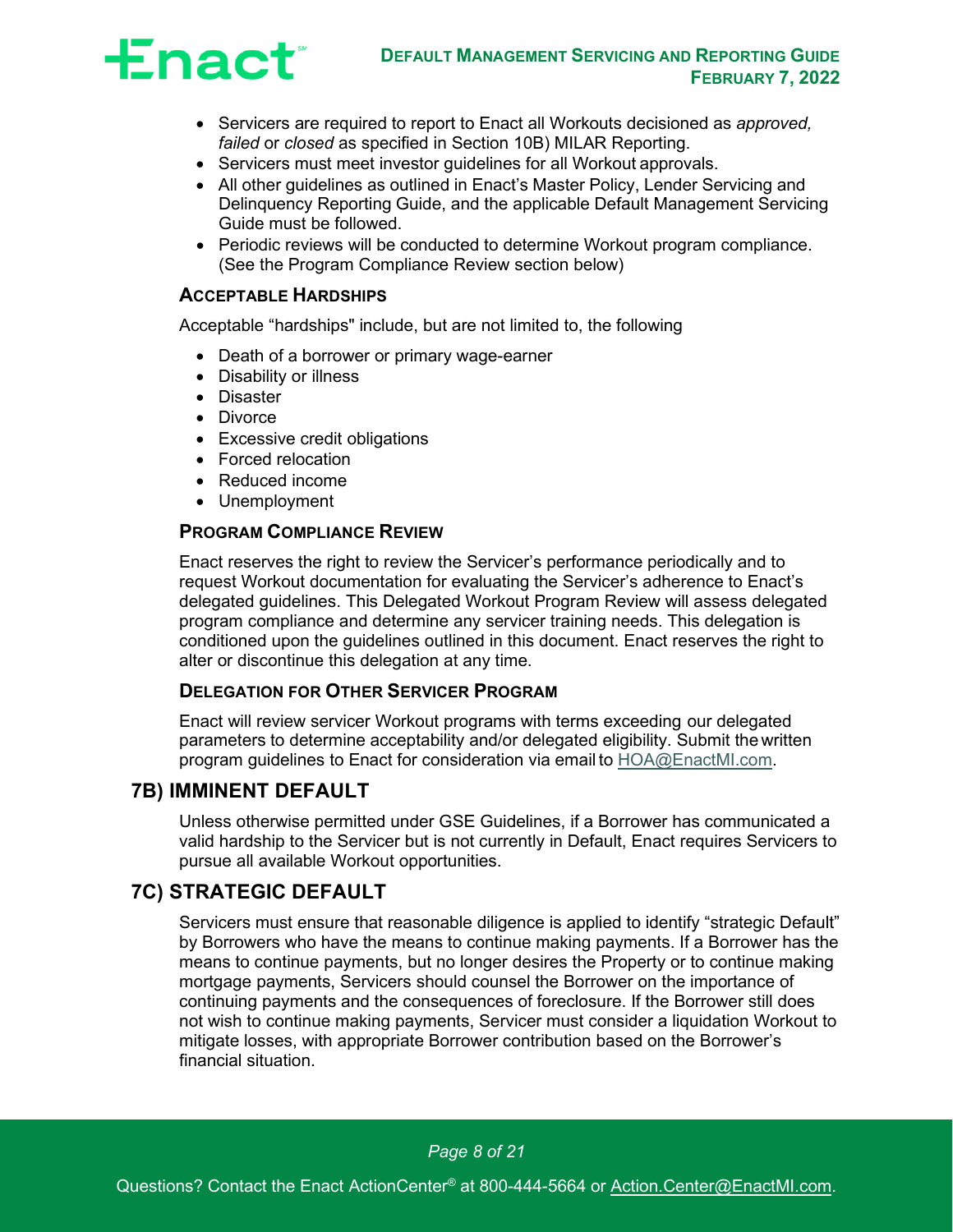

# **7D) REPORTING**

<span id="page-9-0"></span>Servicers must report Workout status (approved, completed and failed) as described in [Section 10B\) MILAR Reporting.](#page-20-0)

#### **MP 1480 AND 1980**

Failure to report Workout status within 30 calendar days of a status change may result in a reduction of the Claim Amount, and if such non-compliance continues for a period of 12 months, cancellation of coverage or denial of a Claim.

# <span id="page-9-1"></span>**8) WORKOUT TYPES**

## <span id="page-9-2"></span>**8A) REPAYMENT PLAN**

#### **WORKOUT DELEGATION**

The repayment plan term may not exceed 12 months. Any repayment plan extending beyond 12 months must be submitted to Enact for approval via encrypted email at [HOA@EnactMI.com.](mailto:HOA@EnactMI.com)

#### **NON-DELEGATED REQUIREMENTS**

Repayment plans that do not meet delegated parameters require Enact's prior approval.

#### *REQUIRED INFORMATION*

- Terms of repayment plan
- Borrower Workout Package
	- o Financial statement
	- o Explanation of hardship
	- o Proof of all income (paychecks, tax returns, rental income, etc.)

#### *SUBMISSION OPTIONS*

| <b>Email</b>                       | HOA@EnactMI.com                                                               |  |
|------------------------------------|-------------------------------------------------------------------------------|--|
| <b>Secure</b><br><b>Submission</b> | MIservicing.genworth.com                                                      |  |
| <b>Fax</b>                         | 800-944-3642                                                                  |  |
| <b>Mail</b>                        | <b>Enact Homeowner Assistance</b><br>8325 Six Forks Road<br>Raleigh, NC 27615 |  |

#### <span id="page-9-3"></span>**8B) FORBEARANCE PLAN**

#### **WORKOUT DELEGATION**

The forbearance plan term may not exceed 12 months. Any forbearance plan extending beyond the initial 12 months (including re-approvals) must be submitted to Enact for approval via encrypted email at [HOA@EnactMI.com.](mailto:HOA@EnactMI.com)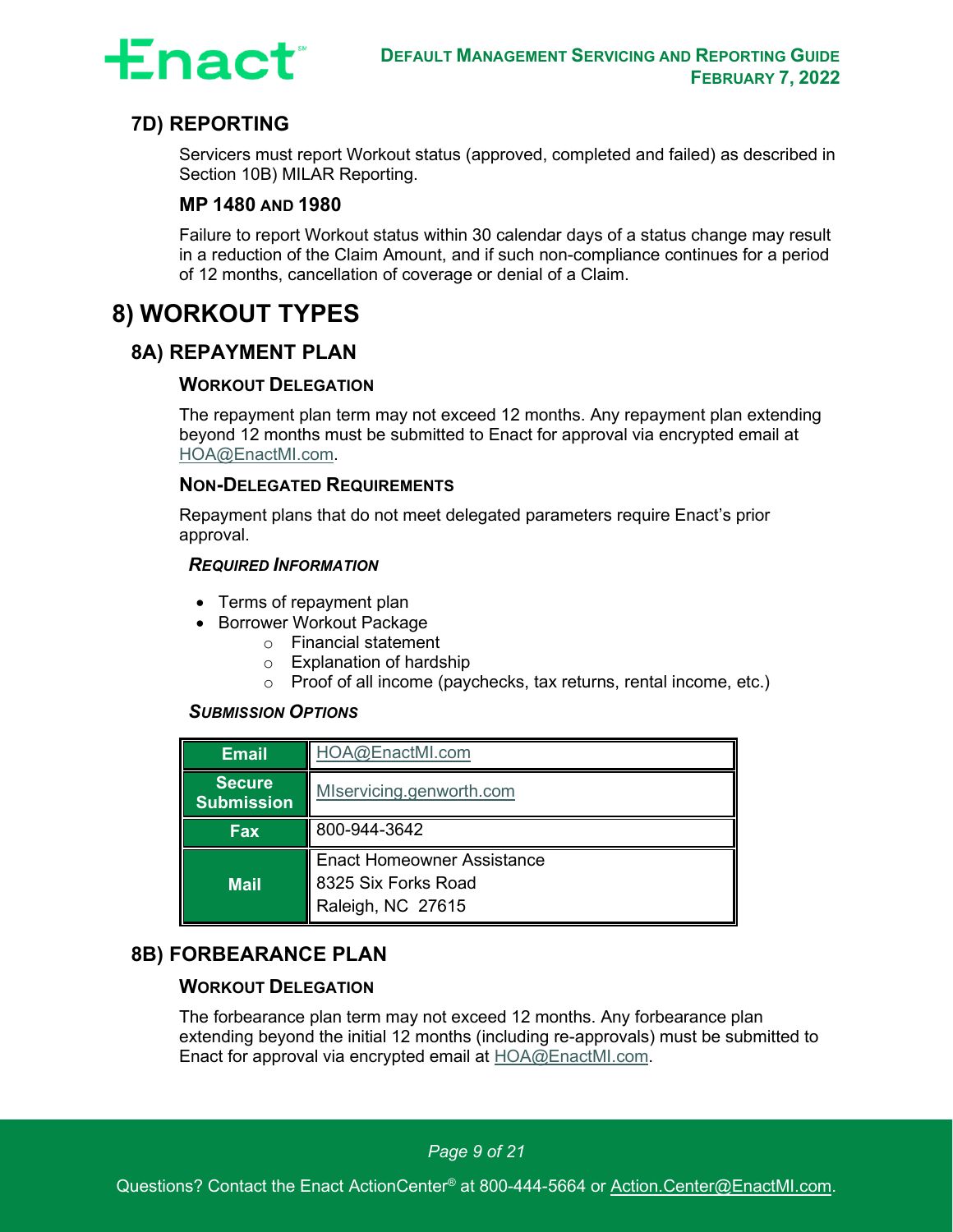

#### **NON-DELEGATED REQUIREMENTS**

Forbearance plans that do not meet delegated parameters require Enact's prior approval.

#### *REQUIRED INFORMATION*

- Terms of forbearance plan
- Borrower Workout Package
	- o Financial statement
	- o Explanation of hardship
	- o Proof of all income (paychecks, tax returns, rental income, etc.)

#### *SUBMISSION OPTIONS*

| <b>Email</b>                                                   | HOA@EnactMI.com                                                               |  |
|----------------------------------------------------------------|-------------------------------------------------------------------------------|--|
| <b>Secure</b><br>MIservicing.genworth.com<br><b>Submission</b> |                                                                               |  |
| <b>Fax</b>                                                     | 800-944-3642                                                                  |  |
| <b>Mail</b>                                                    | <b>Enact Homeowner Assistance</b><br>8325 Six Forks Road<br>Raleigh, NC 27615 |  |

We will review and respond to your request within 10 business days with either an approval or denial. If we do not respond within this timeframe, the request is deemed to be approved.

If a Workout request is submitted because it falls outside of delegated parameters, failure to respond within 10 business days will not be deemed to be an approval.

#### <span id="page-10-0"></span>**8C) MODIFICATION**

#### **WORKOUT DELEGATION**

Workout delegation applies to delinquent loans or imminent Default loans, as defined by the GSEs. The modification terms may include any of the following:

- Capitalized amounts (will be insured but limited to interest in arrears, legal fees and costs andclaimable Advances)
- Change of rate
- Change of term up to 480 months
- Principal forbearance
- Principal forgiveness

The number of times a loan is modified does not affect the delegation.

Refer to Enact's Delegated Workout webpage at

[http://Miservicing.genworth.com/DelegatedWorkout/Default.aspx](http://miservicing.genworth.com/DelegatedWorkout/Default.aspx) for the most recent list of Industry/Investor approved modification programs.

#### **NON-DELEGATED REQUIREMENTS**

Modifications that are not on the list of Industry/Investor approved modification programs require Enact's prior approval.

#### *Page 10 of 21*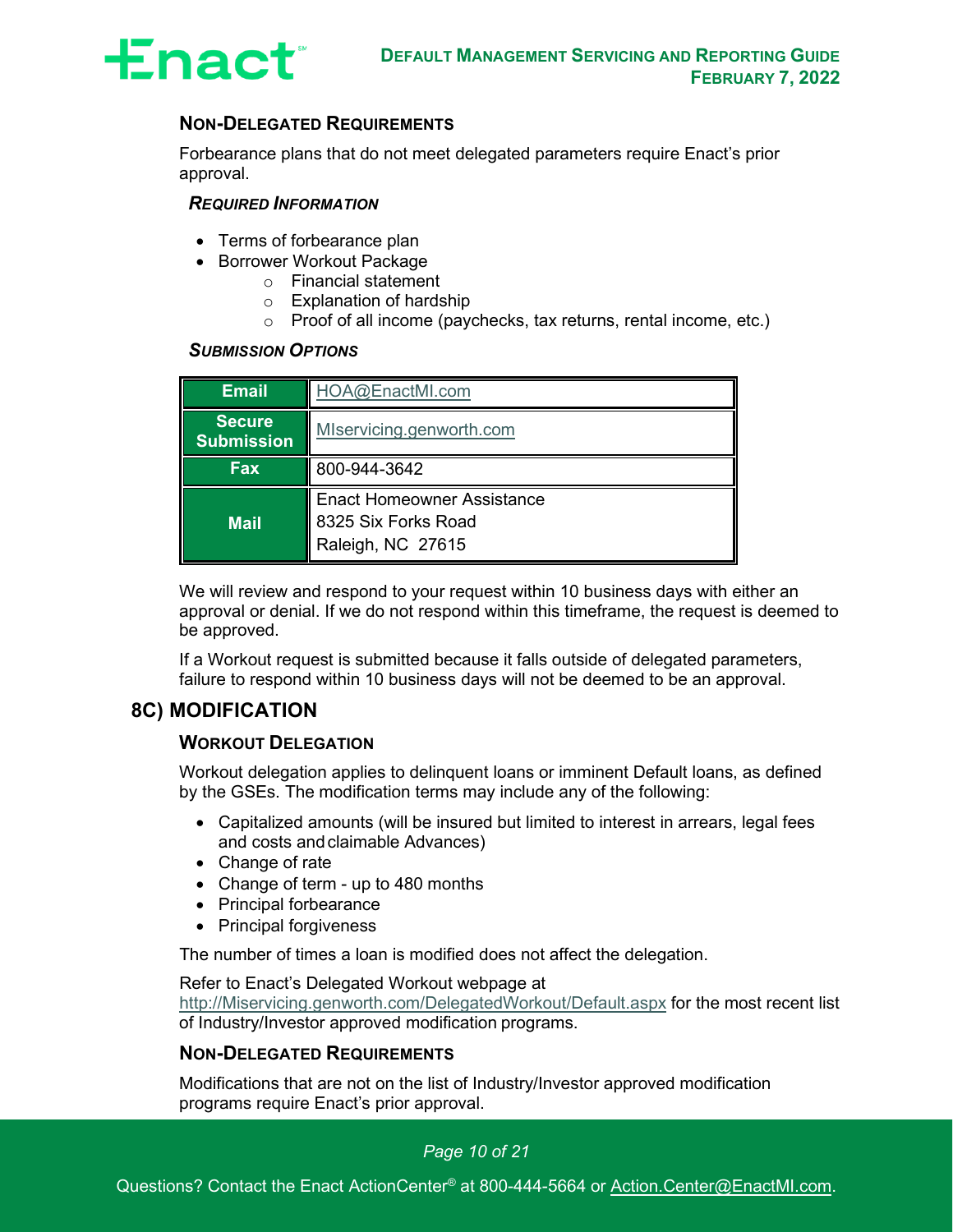

#### *REQUIRED INFORMATION*

• Enact's [Loan Modification](https://miservicing.genworth.com/Publications/Default.aspx) Application form

#### *SUBMISSION OPTIONS*

| <b>Email</b>                       | HOA@EnactMI.com                                                               |  |
|------------------------------------|-------------------------------------------------------------------------------|--|
| <b>Secure</b><br><b>Submission</b> | MIservicing.genworth.com                                                      |  |
| <b>Fax</b>                         | 800-944-3642                                                                  |  |
| <b>Mail</b>                        | <b>Enact Homeowner Assistance</b><br>8325 Six Forks Road<br>Raleigh, NC 27615 |  |

We will review and respond to your request within 10 business days with either an approval or denial. If we do not respond within this timeframe, the request is deemed to be approved.

If a Workout request is submitted because it falls outside of delegated parameters, failure to respond within 10 business days will not be deemed to be an approval.

## <span id="page-11-0"></span>**8D) PAYMENT DEFERRAL**

#### **WORKOUT DELEGATION**

Workout delegation is authorized within the following parameters:

#### **FANNIE MAE AND FREDDIE MAC INVESTOR**

If the terms of the payment deferral comply with GSE Guidelines, the Servicer may proceed as delegated.

#### **BANK-OWNED AND PRIVATE BANK INVESTOR**

For non-GSE loans, there are two options that are delegated:

- 1. If the terms of the payment deferral comply with GSE Guidelines, the Servicer may proceed as delegated.
- 2. If the terms of the payment deferral comply with the parameters below, the Servicer may proceed as delegated.
	- Payment deferral of up to 12 months of P&I payments
	- May be recouped as a balloon payment or by extending the term up to 12 months
	- Any deferred P&I must remain as part of the original mortgage
	- In the event of a valid claim, the deferred P&I will be covered with no additional interest
	- Borrower is/was current prior to the COVID-19 hardship
	- Servicer documents the borrower's attestation that the hardship is due to COVID-19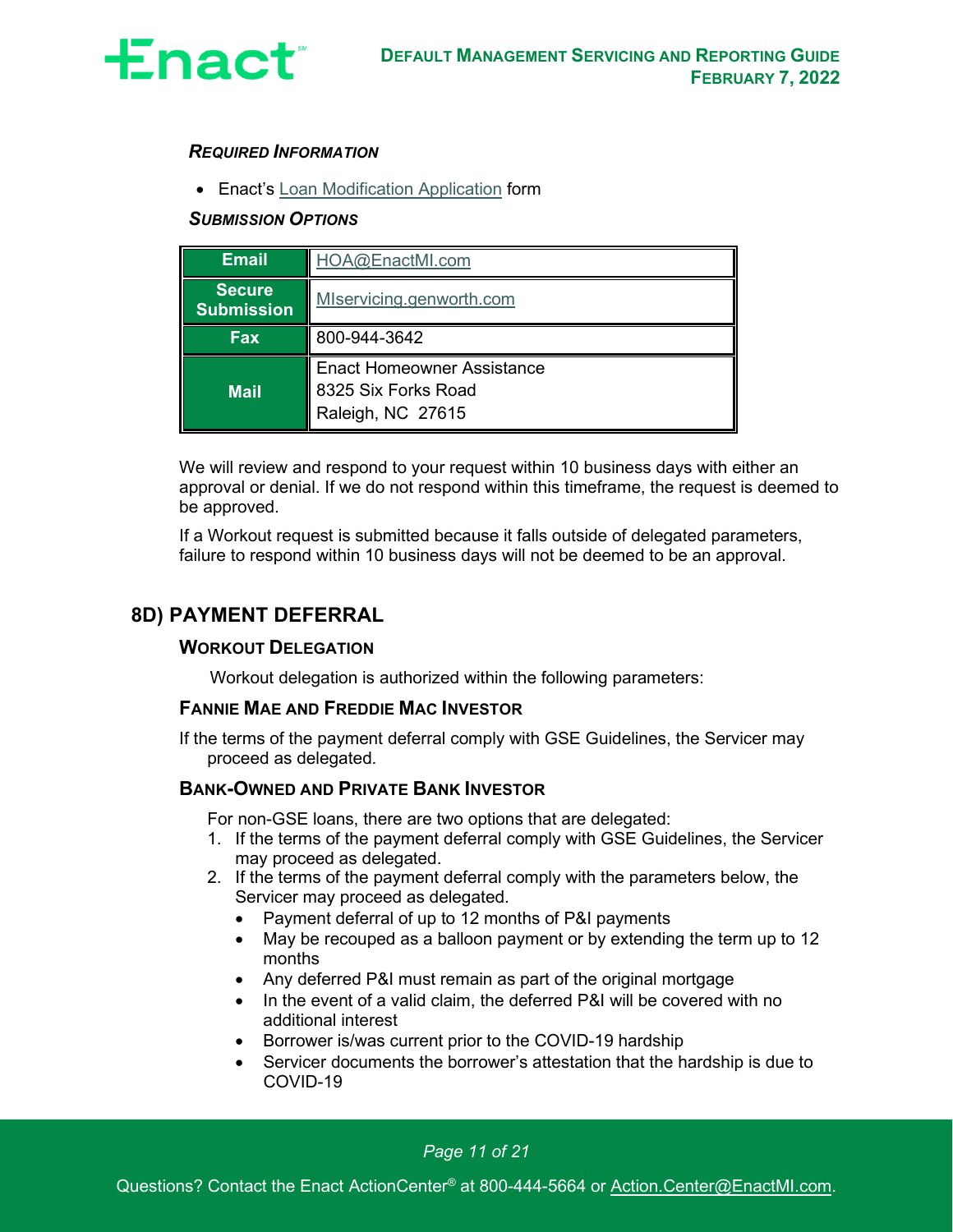

• At the time of payment deferral, the borrower may be current or up to 12 months in default

#### **NON-DELEGATED REQUIREMENTS**

Payment deferrals that do not meet delegated parameters require Enact's prior approval. Required Information

• Proposed Payment Deferral Terms

#### *SUBMISSION OPTIONS*

| <b>Email</b>                                                   | HOA@EnactMI.com                                                               |  |
|----------------------------------------------------------------|-------------------------------------------------------------------------------|--|
| <b>Secure</b><br>MIservicing.genworth.com<br><b>Submission</b> |                                                                               |  |
| <b>Fax</b>                                                     | 800-944-3642                                                                  |  |
| <b>Mail</b>                                                    | <b>Enact Homeowner Assistance</b><br>8325 Six Forks Road<br>Raleigh, NC 27615 |  |

We will review and respond to your request within 10 business days with either an approval or denial. If we do not respond within this timeframe, the request is deemed to be approved.

If a Workout request is submitted because it falls outside of delegated parameters, failure to respond within 10 business days will not be deemed to be an approval.

#### <span id="page-12-0"></span>**8E) ASSUMPTIONS**

In some circumstances, an assumption of the loan by a third party may be an alternative to foreclosure. All loan assumptions, with or without the release of liability of the original Borrower, must be reviewed and approved by Enact prior to you processing the assumption. Failure to obtain our prior approval may result in the cancellation of coverage effective on the date of the assumption, or if a Claim has been submitted, we may deny the Claim. The assumption will be underwritten in accordance with Enact Underwriting Guidelines and, if approved by Enact, an amended Commitment/Certificate of Insurance will be issued.

#### **REQUIRED INFORMATION**

The following documentation is required:

- Enact's [Assumption Request](https://miservicing.genworth.com/Publications/Default.aspx) form
- Current Enact MI Certificate
- 1008 and 1003
- Credit Report and any/all supporting documents
- Paystub(s) and W-2s for each borrower
- Verification of Employment (VOE)
- Two (2) months bank statements verifying sufficient funds to close or Verification of Deposit (VOD)

#### *Page 12 of 21*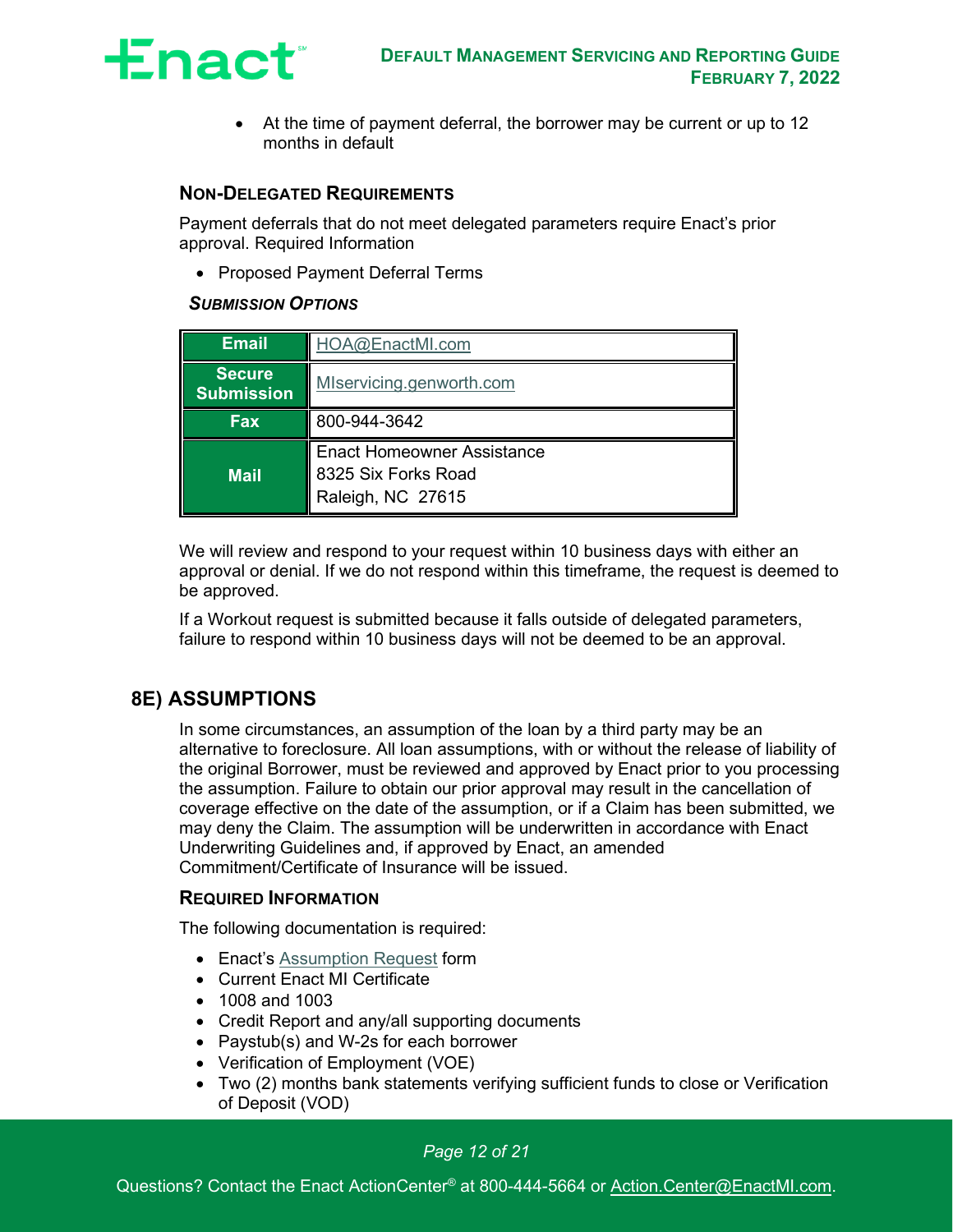

- Any other supporting documentation that may be needed to make an underwriting decision.
- Most recent two (2) years 1040s, if self-employed\*
- Gift letter and proof of receipt\*
- Assumption Purchase Agreement\*
- Divorce Papers\*
- Separation Agreement\*
- Child Support Agreement\*
- Lease Agreement\*

*\*This documentation is only required if applicable.*

Note the following:

- A new appraisal is not required.
- Enact reserves the right to request additional documentation.

#### *SUBMISSION OPTIONS: DELINQUENT ASSUMPTIONS*

| <b>Email</b>                       | HOA@EnactMI.com                                                               |  |
|------------------------------------|-------------------------------------------------------------------------------|--|
| <b>Secure</b><br><b>Submission</b> | MIservicing.genworth.com                                                      |  |
| <b>Fax</b>                         | 800-944-3642                                                                  |  |
| <b>Mail</b>                        | <b>Enact Homeowner Assistance</b><br>8325 Six Forks Road<br>Raleigh, NC 27615 |  |

#### *SUBMISSION OPTIONS: NON-DELINQUENT ASSUMPTIONS*

| mionly.uw@EnactMI.com                    |  |
|------------------------------------------|--|
| MIservicing.genworth.com                 |  |
| 800-285-4322                             |  |
| <b>Enact Central Imaging-MI Only</b>     |  |
| 8325 Six Forks Road<br>Raleigh, NC 27615 |  |
|                                          |  |

We will review and respond to your request within 10 business days with either an approval or denial. If we do not respond within this timeframe, the request is deemed to be approved.

If a Workout request is submitted because it falls outside of delegated parameters, failure to respond within 10 business days will not be deemed to be an approval.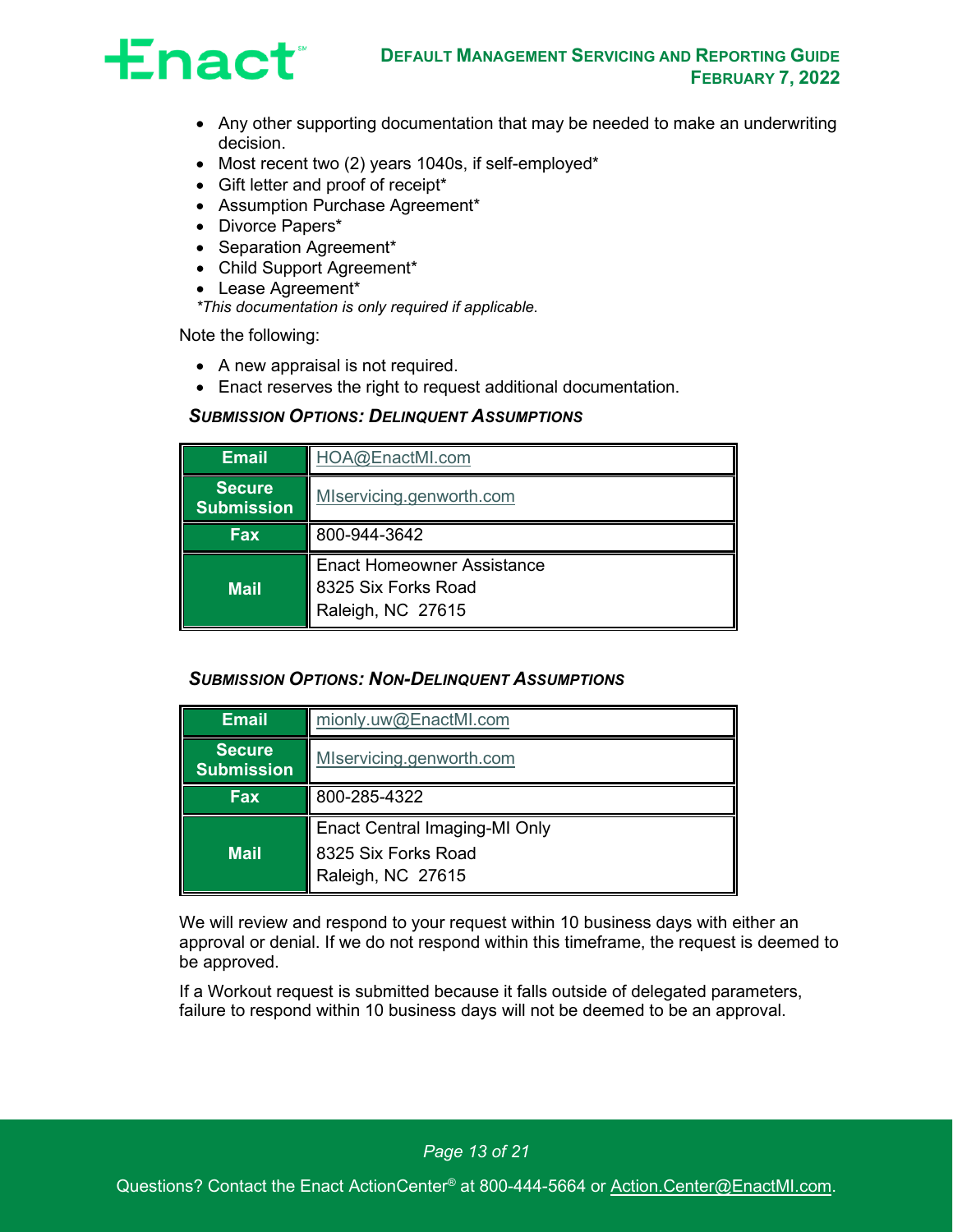

# <span id="page-14-0"></span>**8F) PRE-CLAIM ADVANCE PROGRAM**

In some circumstances, funds may be advanced to the Servicer in the form of a preclaim advance to assist in curing the Default. Payment of a pre-claim advance to the Servicer will only be permitted if approved in advance and in writing by the investor. Contact a Homeowner Assistance Representative for more information at 800-455- 0871 or [HOA@EnactMI.com.](mailto:HOA@EnactMI.com)

#### *SUBMISSION OPTIONS*

| <b>Email</b>                       | HOA@EnactMI.com                                                               |  |
|------------------------------------|-------------------------------------------------------------------------------|--|
| <b>Secure</b><br><b>Submission</b> | MIservicing.genworth.com                                                      |  |
| <b>Fax</b><br>800-944-3642         |                                                                               |  |
| <b>Mail</b>                        | <b>Enact Homeowner Assistance</b><br>8325 Six Forks Road<br>Raleigh, NC 27615 |  |

We will review and respond to your request within 10 business days with either an approval or denial. If we do not respond within this timeframe, the request is deemed to be approved.

If a Workout request is submitted because it falls outside of delegated parameters, failure to respond within 10 business days will not be deemed to be an approval.

### <span id="page-14-1"></span>**8G) SHORT SALE**

#### **FANNIEMAEANDFREDDIEMACINVESTOR**

Enact has delegated approval authority to Fannie Mae and Freddie Mac for short sale Workouts. Please follow GSE guidelines. Reporting requirements still apply.

#### **BANK-OWNEDAND PRIVATEBANKINVESTOR**

#### *WORKOUT DELEGATION*

Enact requirements for short sale activities have aligned with GSE Guidelines implemented 09/01/2019. Therefore, if the terms of the short sale comply with GSE Guidelines, the Servicer may proceed as delegated.

Other Requirements:

- If there is no investor loss, the minimum net-to-value requirement is 85%.
- Interior Property valuation must be obtained within 180 days of the short sale approval.
- Any applicable second liens should be listed as a separate line item on the Closing Disclosure.
- Short sale cash contributions are to be paid at closing and listed as a separate line item on the Closing Disclosure.
- Any cash contribution listed on the Closing Disclosure will be deducted from the verified claim for loss.
- No funds are to be paid directly to Enact.

#### *Page 14 of 21*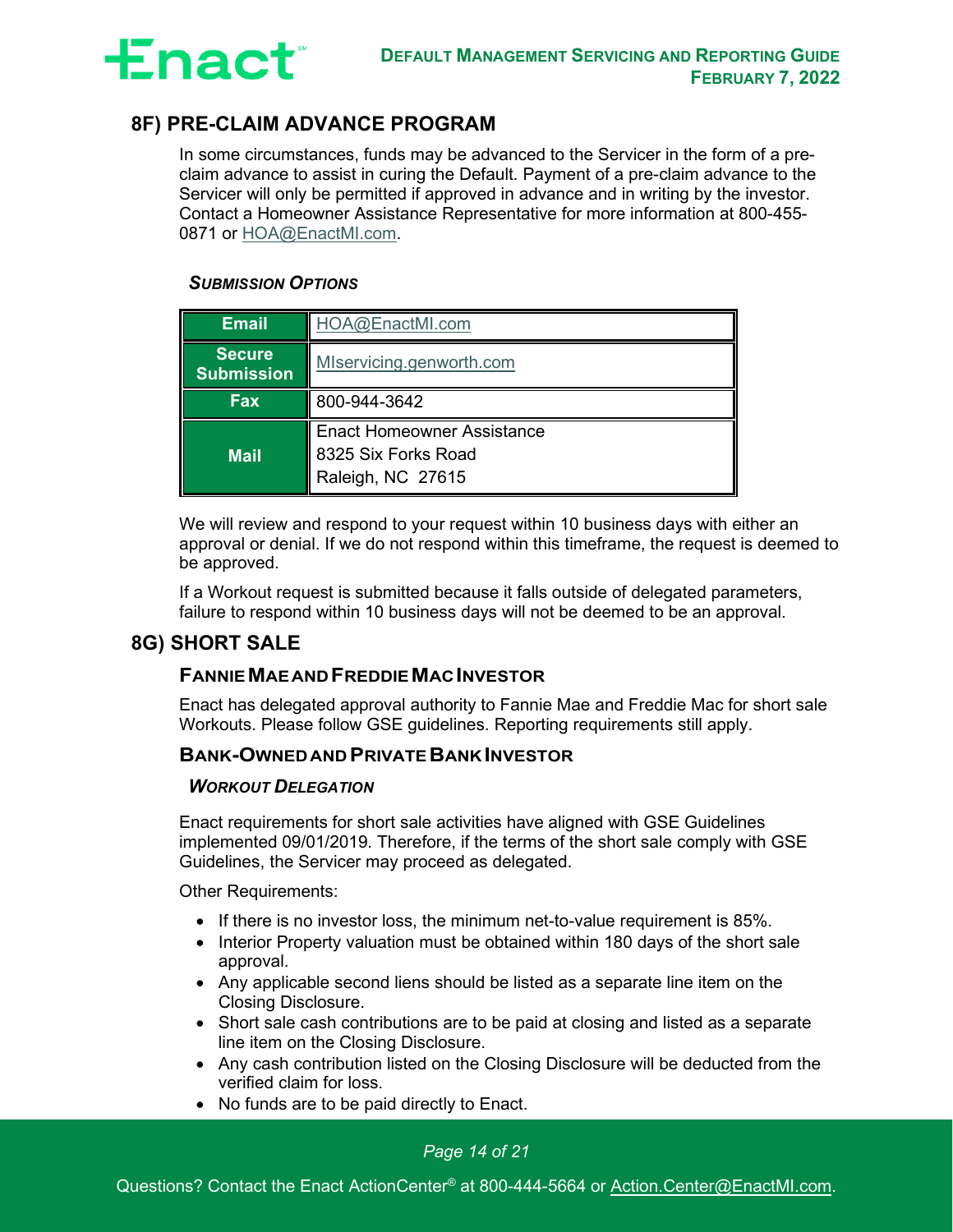

If a Servicer approves a short sale utilizing Enact delegation, we waive deficiency rights. In all other cases, we may at our discretion pursue a deficiency where allowed by law.

#### *NON-DELEGATED REQUIREMENTS*

Short sales that do not meet delegated parameters require Enact's prior approval.

If Enact approves a non-delegated short sale, we will waive deficiency rights.

#### *Required Information*

Submit a full Workout package to Enact including the following:

- Hardship letter
- Financial statement
- Current proof of income
- Bank statements
- Tax returns
- Credit report
- Interior valuation broker price opinion (BPO) or appraisal
- Payoff statement (good through closing date)
- Sales contract
- Net sheet or Closing Disclosure

#### *Submission Options*

| <b>Email</b>                       | HOA@EnactMI.com                                                               |  |
|------------------------------------|-------------------------------------------------------------------------------|--|
| <b>Secure</b><br><b>Submission</b> | MIservicing.genworth.com                                                      |  |
| <b>Fax</b>                         | 800-944-3642                                                                  |  |
| <b>Mail</b>                        | <b>Enact Homeowner Assistance</b><br>8325 Six Forks Road<br>Raleigh, NC 27615 |  |

We will review and respond to your request within 10 business days with either an approval or denial. If we do not respond within this timeframe, the request is deemed to be approved.

If a Workout request is submitted because it falls outside of delegated parameters, failure to respond within 10 business days will not be deemed to be an approval.

# <span id="page-15-0"></span>**8H) DEED-IN-LIEU OF FORECLOSURE**

#### **FANNIEMAEANDFREDDIEMACINVESTOR**

Enact has delegated approval authority to Fannie Mae and Freddie Mac for deed-inlieu Workouts. Please follow GSE guidelines. Reporting requirements still apply.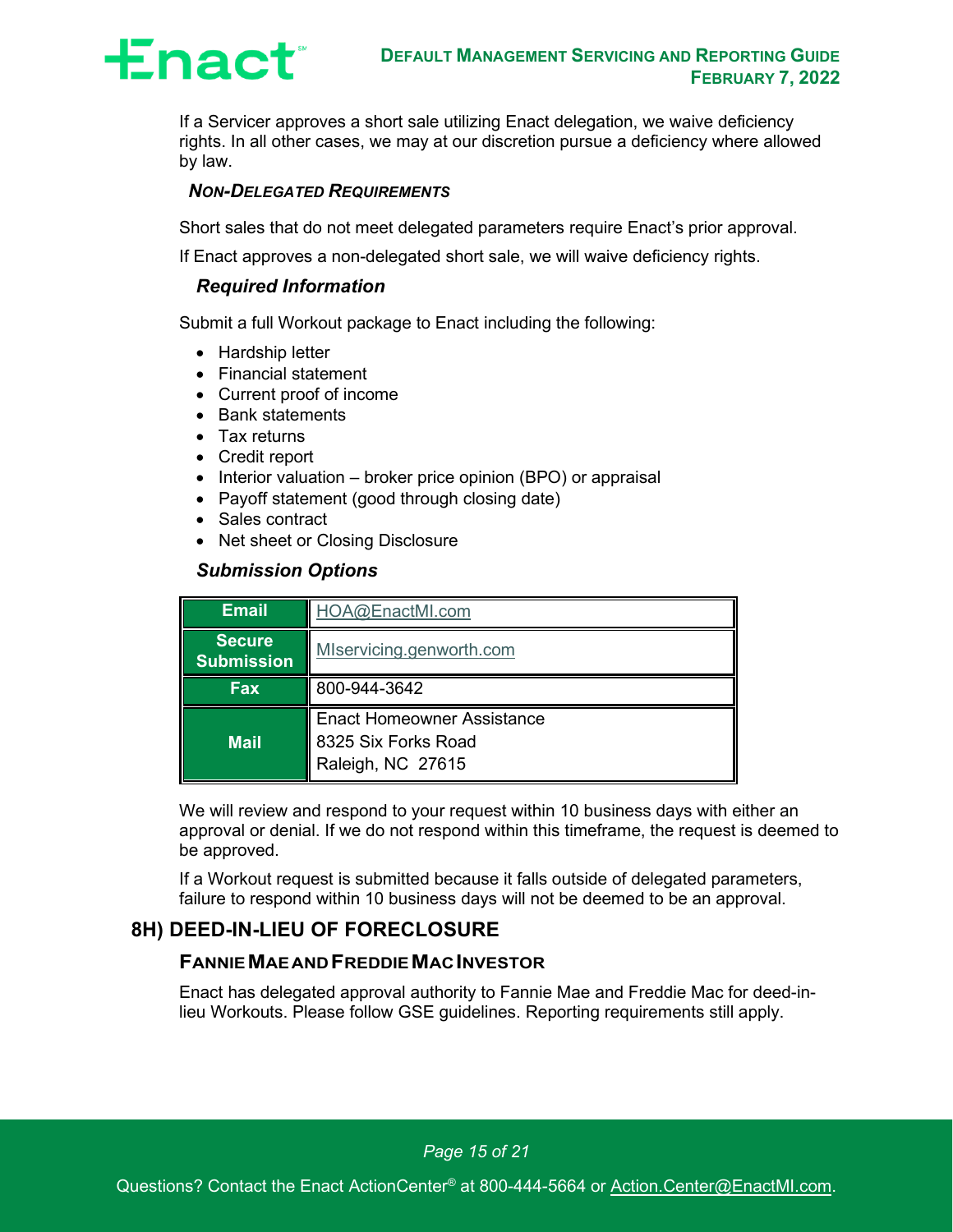

#### **BANK-OWNEDAND PRIVATEBANKINVESTOR**

#### *WORKOUT DELEGATION*

Enact requirements for deed-in-lieu activities have aligned with GSE Guidelines implemented 09/01/2019. Therefore, if the terms of the deed-in-lieu comply with GSE Guidelines, the servicer may proceed as delegated.

Other Requirements:

- Any cash contribution will be deducted from the verified Claim.
- No funds are to be paid directly to Enact.
- Interior Property valuation must be obtained within 180 days of deed-in-lieu approval.

If a Servicer approves a deed-in-lieu utilizing Enact delegation, we waive deficiency rights. In all other cases, we may at our discretion pursue a deficiency where allowed by law.

#### *NON-DELEGATED REQUIREMENTS*

Deeds-in-lieu that do not meet delegated parameters require Enact's prior approval.

If Enact approves a non-delegated deed-in-lieu, we will waive deficiency rights.

#### *Required Information*

Submit a full Workout package to Enact including the following:

- Hardship letter
- Financial statement
- Current proof of income
- Bank statements
- Tax returns
- Credit report
- Interior valuation broker price opinion (BPO) or appraisal
- Payoff statement (good through closing date)
- Copy of listing agreement

#### *Submission Options*

| <b>Email</b>                                                   | HOA@EnactMI.com                                                               |  |
|----------------------------------------------------------------|-------------------------------------------------------------------------------|--|
| <b>Secure</b><br>MIservicing.genworth.com<br><b>Submission</b> |                                                                               |  |
| Fax                                                            | 800-944-3642                                                                  |  |
| <b>Mail</b>                                                    | <b>Enact Homeowner Assistance</b><br>8325 Six Forks Road<br>Raleigh, NC 27615 |  |

We will review and respond to your request within 10 business days with either an approval or denial. If we do not respond within this timeframe, the request is deemed to be approved.

*Page 16 of 21*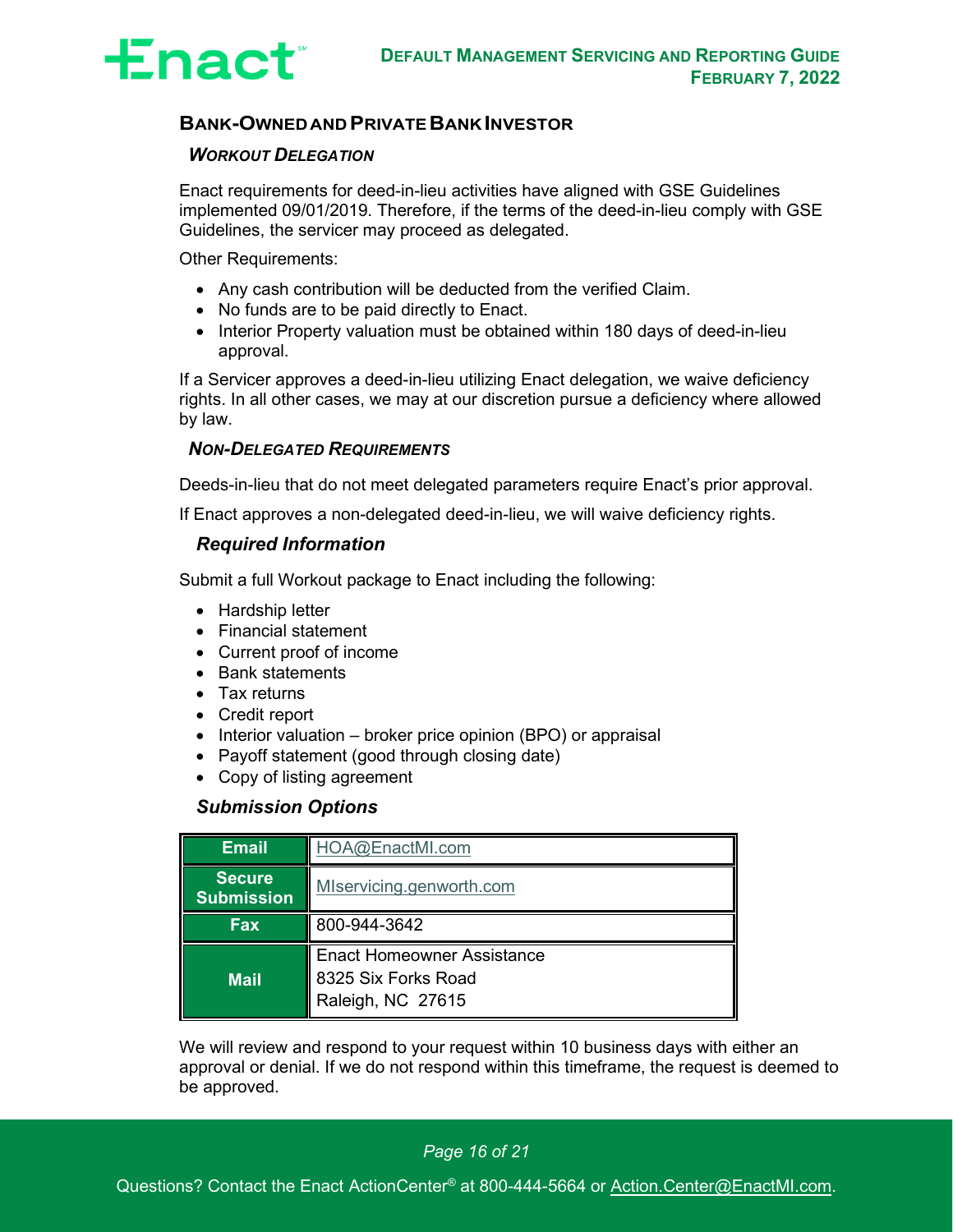

If a Workout request is submitted because it falls outside of delegated parameters, failure to respond within 10 business days will not be deemed to be an approval.

## <span id="page-17-0"></span>**8I) OTHER WORKOUT TYPES**

If there are any other Workout types that are not covered by this Guide, please submit the Workout package and Workout recommendation to Enact Homeowner Assistance for review.

# <span id="page-17-1"></span>**9) ENACT SERVICER ASSISTANCE PROGRAM**

Enact has a range of offerings to assist the Servicer in achieving Workout results and meeting Enact's Servicer requirements and expectations. These offerings include:

- Borrower outreach campaigns
	- Warm Transfers Enact calls a list of Borrowers supplied by the Servicer and transfers the Borrower to the Servicer
	- In addition to the warm transfer campaigns above, Enact offers specialized warm transfer campaigns including:
		- $\circ$  "No Contact" Enact attempts to locate and call a list of Borrowers, supplied by the Servicer, with whom the Servicer has not made contact
		- $\circ$  "No Resolution" Enact calls a list of Borrowers, supplied by the Servicer, with whom the Servicer has not been able to complete a **Workout**
- Door knocking service reimbursement
- Pre-claim advances to facilitate additional Workouts
- Participation in most available government, GSE and investor programs

We will evaluate all requests for support on a case-by-case basis. Please contact Enact Homeowner Assistance at [HOA@EnactMI.com.](mailto:HOA@EnactMI.com)

# <span id="page-17-2"></span>**10) SERVICER REPORTING**

#### **REQUIRED REPORTING**

- A. Default Reporting
- B. MILAR (including workout data)
- C. Obligation to Self-Report
- D. Bulk/Pool Reporting

Failure to provide reporting as required by the Policy and this Guide may result in revocation of delegated workout authority, delay in processing the Claim, and may also result in cancellation of coverage, a denial of a Claim, or a reduction of the Insurance Benefit.

*Page 17 of 21*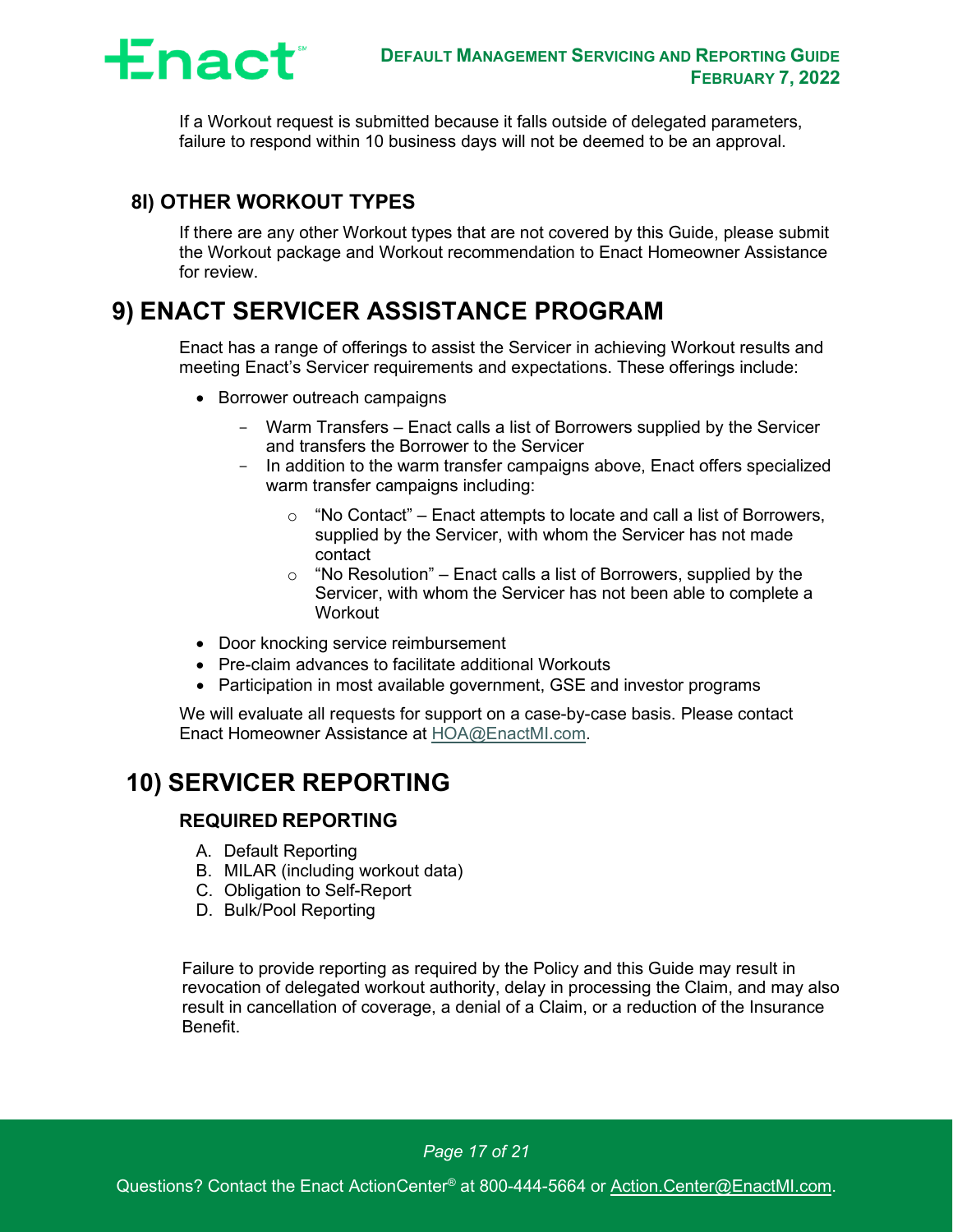

# <span id="page-18-0"></span>**10A) DEFAULT REPORTING**

Default Reporting provides the current status of all delinquent loans and any efforts made to remedy the default or complete appropriate proceedings.

**REPORTING REQUIREMENTS FOR PRE-MASTER POLICY 1480** (LOANS WITH AN APPLICATION RECEIVED DATE BEFORE 10/1/2014)

**1. Initial Notice of Default**: Monthly Default Report (preferred) or the [NOD Form.](https://miservicing.genworth.com/Publications/Default.aspx)

A Notice of Default (NOD) must be provided to Enact within 10 days after the earlier of a) or b) to occur:

- a) date the Borrower is 3 months in Default
- b) date when any proceeding that affects the loan, the Property, or the Insured's interest in the loan or the Property has been commenced

For a first payment Default, the NOD must be provided within 45 days after the Default.

**2. Ongoing, Monthly Reporting**: Monthly Default Report (preferred) or the [MDSR](https://miservicing.genworth.com/Publications/Default.aspx) [Form](https://miservicing.genworth.com/Publications/Default.aspx) (Monthly Delinquency Status Report)

Monthly reporting of delinquent status information should continue until the Borrower is no longer in Default, the loan is paid in full, or a Claim has been filed with Enact.

**3. Final Status**: The Servicer shall submit a final report on the resolution of the Default in the month following such resolution.

**REPORTING REQUIREMENTS FOR MASTER POLICY 1480, 1980, AND 1920** (LOANS WITH AN APPLICATION RECEIVED DATE ON OR AFTER 10/1/2014. SEE SECTIONS 6.1 & 6.2 OF MP 1480, SECTION 52 OF MP 1980.)

**1. Initial Notice of Default**: Monthly Default Report (preferred) or the [NOD Form](https://miservicing.genworth.com/Publications/Default.aspx)

If the Borrower fails to make 2 consecutive loan Payments, a Notice of Default must be provided to Enact prior to the due date of the next loan Payment.

*Ex: A loan with a September 1st due date should be reported between the 1st and the 25th of October.*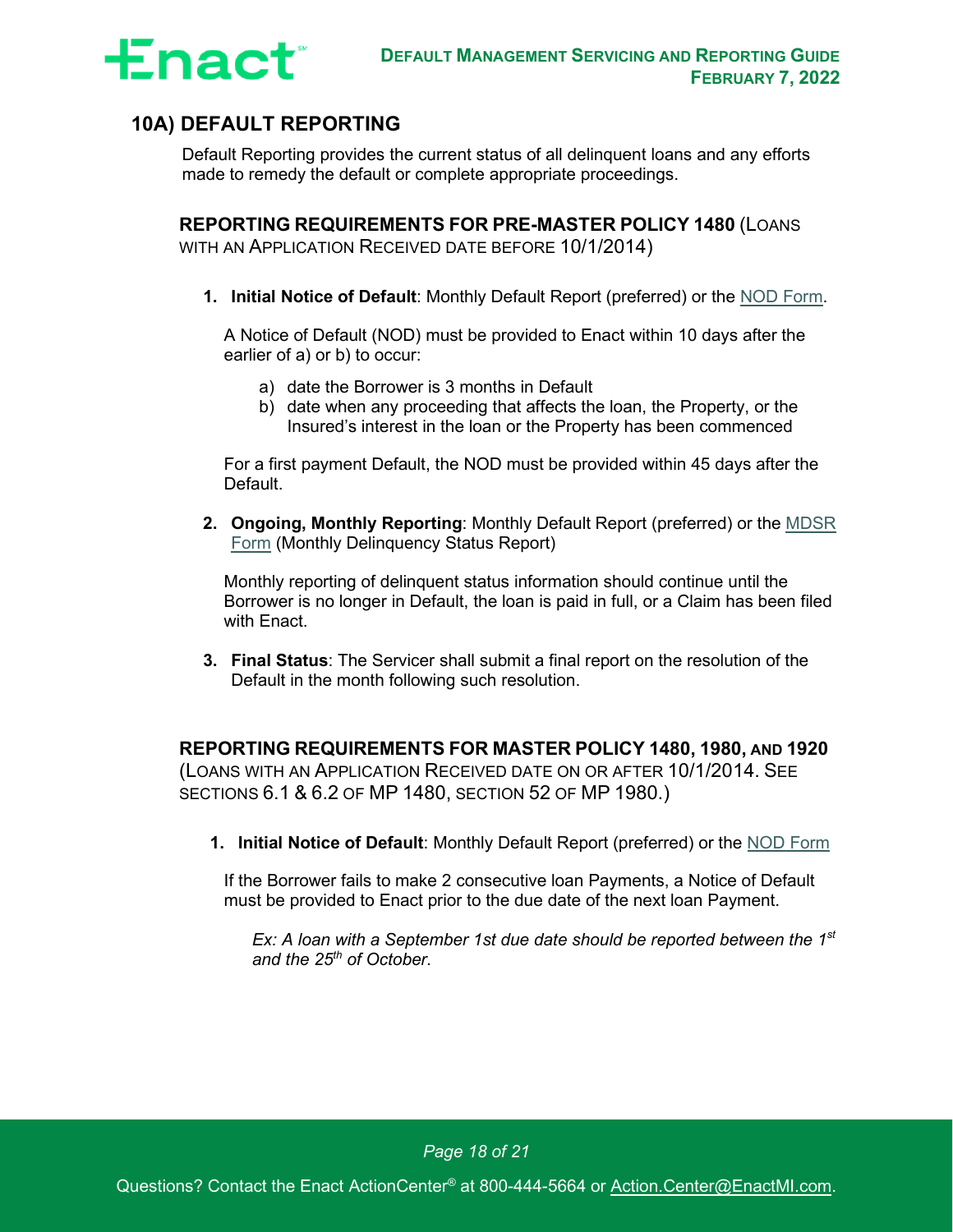

**2. Ongoing, Monthly Reporting**: A servicer shall submit (on or before the 25th day of each month) as applicable:

| <b>Requirements</b>                                                                                                                                                                                                | <b>Accepted Documentation</b>                                                                                                                                                                                                                                                                    |
|--------------------------------------------------------------------------------------------------------------------------------------------------------------------------------------------------------------------|--------------------------------------------------------------------------------------------------------------------------------------------------------------------------------------------------------------------------------------------------------------------------------------------------|
| <b>Status of the loan</b><br>(Ex. current or Delinquent by a specified<br>number of days)                                                                                                                          | Monthly Default Report (preferred)<br>or MDSR Form                                                                                                                                                                                                                                               |
| Servicer's efforts to remedy the Default,<br>including all Workouts proposed to the<br>Borrower and the status of Borrower<br>contact efforts (if any)                                                             | Copy of Servicer notes illustrating the required<br>info attached to the MDSR<br>or MILAR (see Section 10B)                                                                                                                                                                                      |
| The initiation date and status of any<br><b>Appropriate Proceedings that have been</b><br>commenced, together with copies of all<br>notices and pleadings filed or required<br>in connection with such proceedings | Status of Appropriate Proceedings info on the<br><b>MDSR or Monthly Default Report.</b><br>(Copies of all notices and pleadings filed or<br>required in connection with such Appropriate<br>Proceedings are not required to be submitted<br>but must be made available upon Enact's<br>request.) |
| The initiation date and status of any<br><b>Borrower Proceedings</b>                                                                                                                                               | Borrower Proceedings are required to be<br>reported on MILAR (see Section 10B), but not<br>required to be submitted with the MDSR<br>or Monthly Default Report                                                                                                                                   |
| If applicable, indication that the loan has<br>been classified as uncollectable and<br>charged-off                                                                                                                 | Loans that have been classified as<br>uncollectable and charged-off are required to be<br>reported on MILAR (see Section 10B), but not<br>required to be submitted with the MDSR or<br><b>Monthly Default Report</b>                                                                             |

**3. Final Status**: The Servicer shall submit a final report on the resolution of the Default in the month following such resolution.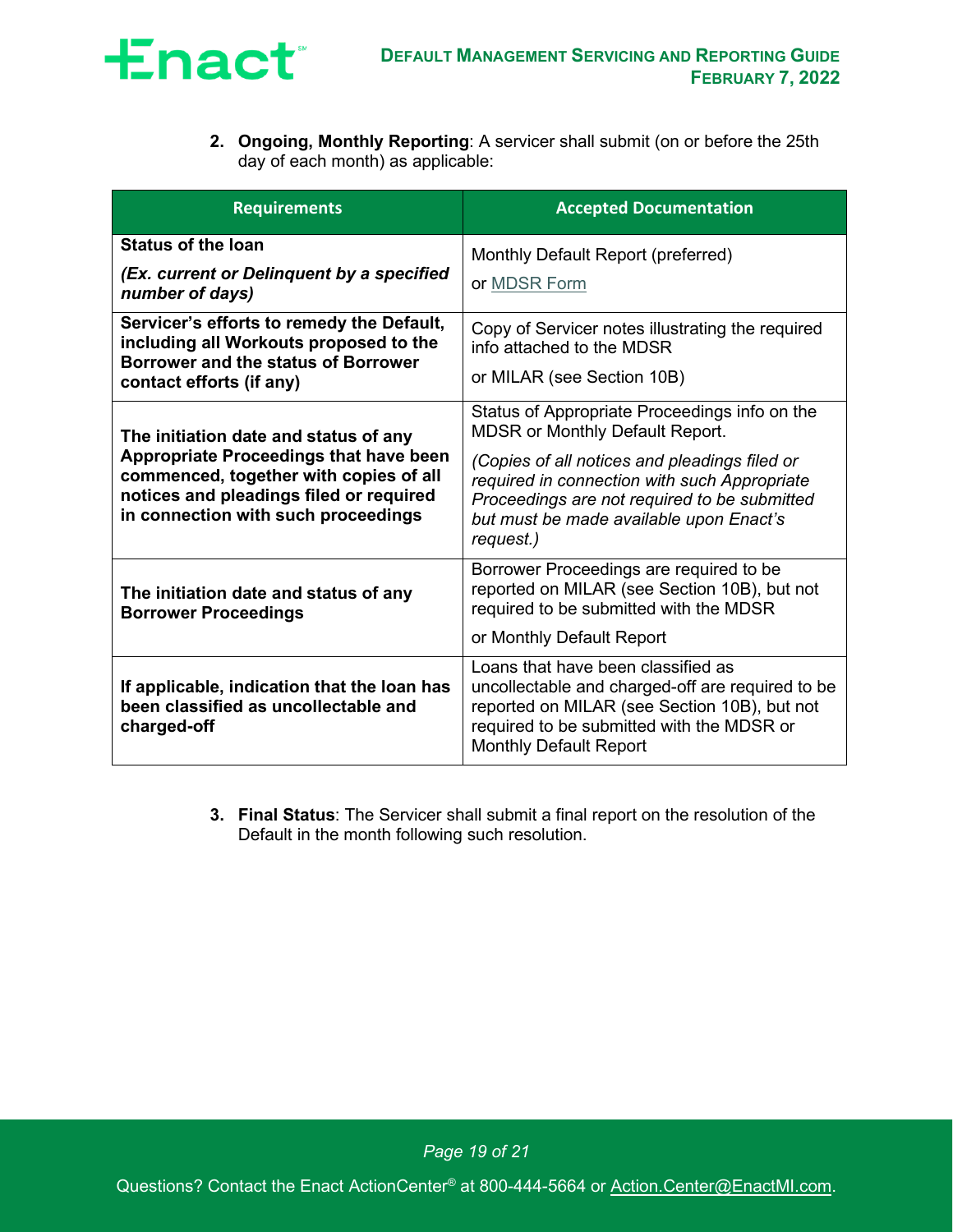

### **SUBMISSION OPTIONS**

There are two ways to submit Default Reporting to Enact:

1. **ADR (Automated Delinquency Reporting)**: To begin submitting by data file (internally or through an outside supplier), contact the ActionCenter at 800- 444-5664.

ADR options include:

- Secure File Transfer Protocol (SFTP)
- Network Data Mover (NDM) transmission from Service Bureaus
- Secure submission via our MI Servicing Website
- 2. **DOW (Delinquencies on the Web)**: You can report Defaults and update lender loan number (LLN) information online. Information can be transmitted to Enact using the tool as many times during the month as necessary, with a limit of once per day.

To begin submitting through the online reporting tool, obtain a username and password for the MI Servicing Site by contacting the ActionCenter at 800-444-5664.

DOW submission instructions:

- Log on to [MIservicing.genworth.com](https://miservicing.genworth.com/)
- Enter your username and password
- Select Delinquency Reporting and Claims
- Select Delinquency Reporting
- Refer to the Reporting Delinguencies documents (PDF) for online reporting instructions

For more information about Default Reporting, our Delinquency FAQs can be found [here.](https://miservicing.genworth.com/Publications/Default.aspx)

#### <span id="page-20-0"></span>**10B) MILAR**

The monthly MILAR (Mortgage Insurance Loan Activity Report) should include all active Enact certificates, performing and non-performing, for all investors.

The MILAR with the previous month's data must be received by the 25th of the month (preferably by the  $7<sup>th</sup>$  business day of the month, if possible).

### **ENACT'S ACCEPTABLE MILAR FORMATS**

- Full MILAR Data Set (169 fields) Template
- Minimum MILAR Data Set (32 fields) Template, as well as one of the three options that include workout data:
	- 1. Delegated [Online](https://delegated-one.miservicing.genworth.com/login) Workout Reporting (Useful for low monthly workout volume. Visit for more info)
	- 2. Enact Workout Reporting Templates (Liquidation and Retention)
	- 3. Individual loans for decision

#### *Page 20 of 21*

Questions? Contact the Enact ActionCenter® at 800-444-5664 or [Action.Center@EnactMI.com.](mailto:Action.Center@EnactMI.com)